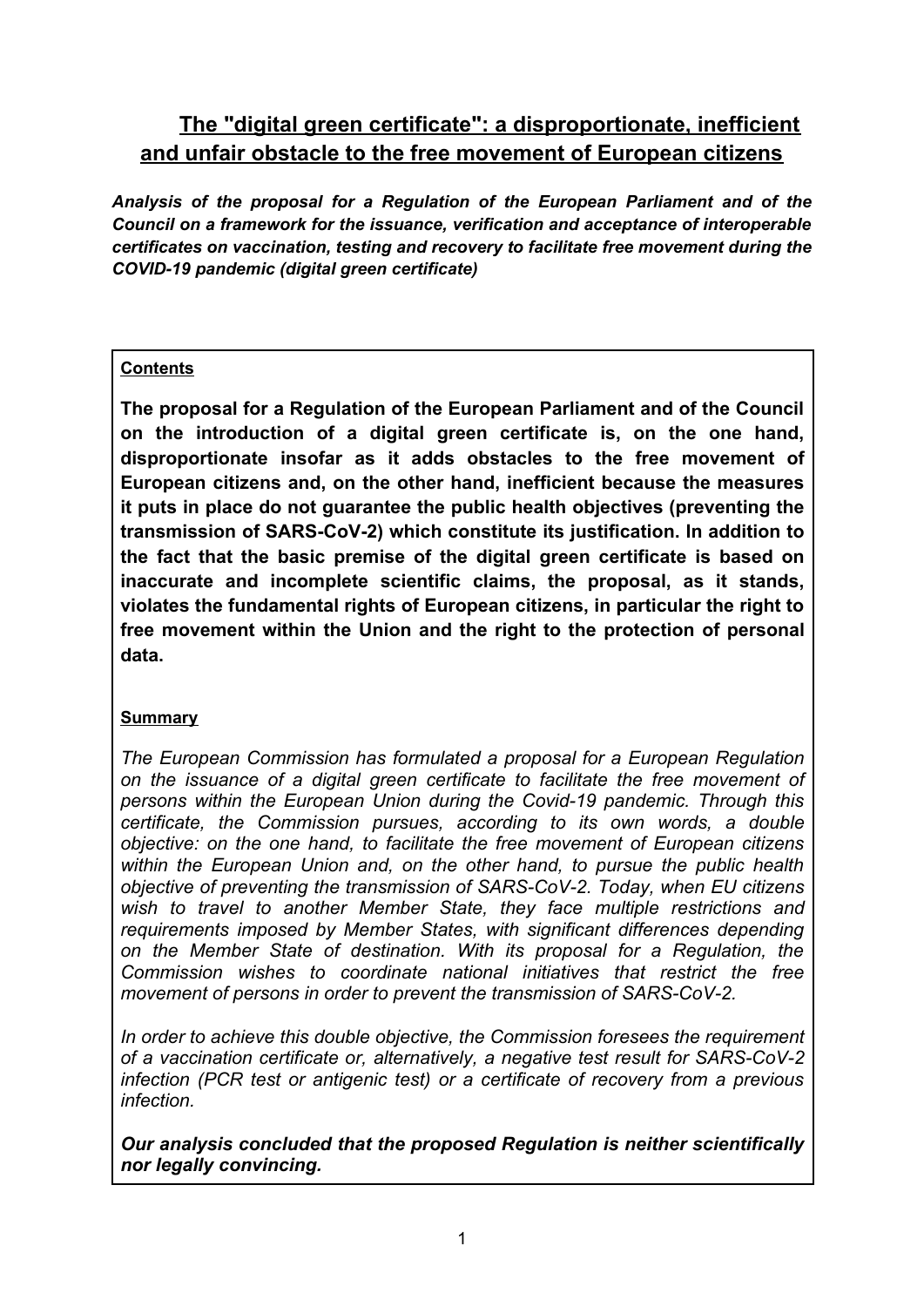*Firstly, from a scientific perspective none of the three certificates can guarantee that the risk of transmitting SARS-CoV-2 has been eliminated. With regard to the vaccination certificate, the assumption in Article 5 of the proposal - that (all) COVID-19 vaccines would limit the spread of the virus - is inaccurate and incomplete and not based on scientific evidence. More fundamentally, this demonstrates that, given the current state of science, the very principle of a vaccination certificate is problematic and potentially discriminatory. This problematic nature has been recognised by the WHO, which does not support the introduction of vaccine passports. For the same reasons, several US States have rejected the principle of vaccine passports and the US federal government has announced that it will not issue vaccine passports.* 

*The alternatives envisaged by the proposed Regulation (negative test certificate and certificate of recovery) do not offer any further guarantee against infection or transmission of SARS-CoV-2. On the one hand, negative test certificates merely offer a snapshot of a situation that may already be different a few hours later. A person who tests negative could well be infected and become contagious the day after the test. Furthermore, carrying out PCR tests without taking into account the pre-test probability results in a large number of false positives. An uninfected person could be prevented from travelling on the grounds that the PCR test gives a positive result, merely because that h person's body has not yet eliminated all the RNA fragments from an earlier infection. On the other hand, the certificate of recovery does not guarantee that re-infection has not taken place bringing with it the risk of transmission. Nor does the certificate of recovery take into account the fact that immunity gained from a previous infection may go undetected.*

*None of the alternatives envisaged can therefore guarantee the public health objective of no transmission of SARS-CoV-2. On the other hand, these different certificates require administrative and medical steps that constitute an obstacle to free movement. The cost can, in some cases (PCR test, medical analysis, etc.), be significant, especially for family travel when the whole family must have a certificate (a PCR test costs about 50 euros for one person, for a family with two children, this represents a cost of 200 euros, which will certainly dissuade the less fortunate from travelling and will thus increase inequalities).* 

*More fundamentally, the digital green certificate was presented as "the passport" that would give back the freedom to travel and circulate to European citizens. This claim is contradicted by the text of the proposed Regulation itself, which allows host Member States to continue imposing additional restrictions on holders of the digital green certificate, or even to deny them entry in their territory. Thus, a person in possession of a digital green certificate could still be subject to a testing requirement or quarantine after arrival in the country of destination.*

*It thus appears that, far from removing the obstacles to free movement which result in particular from the great diversity of national measures, the proposal for a Regulation adds new obstacles to free movement, while leaving the Member States the possibility of retaining those which already exist. Furthermore, from a public health point of view, the digital green*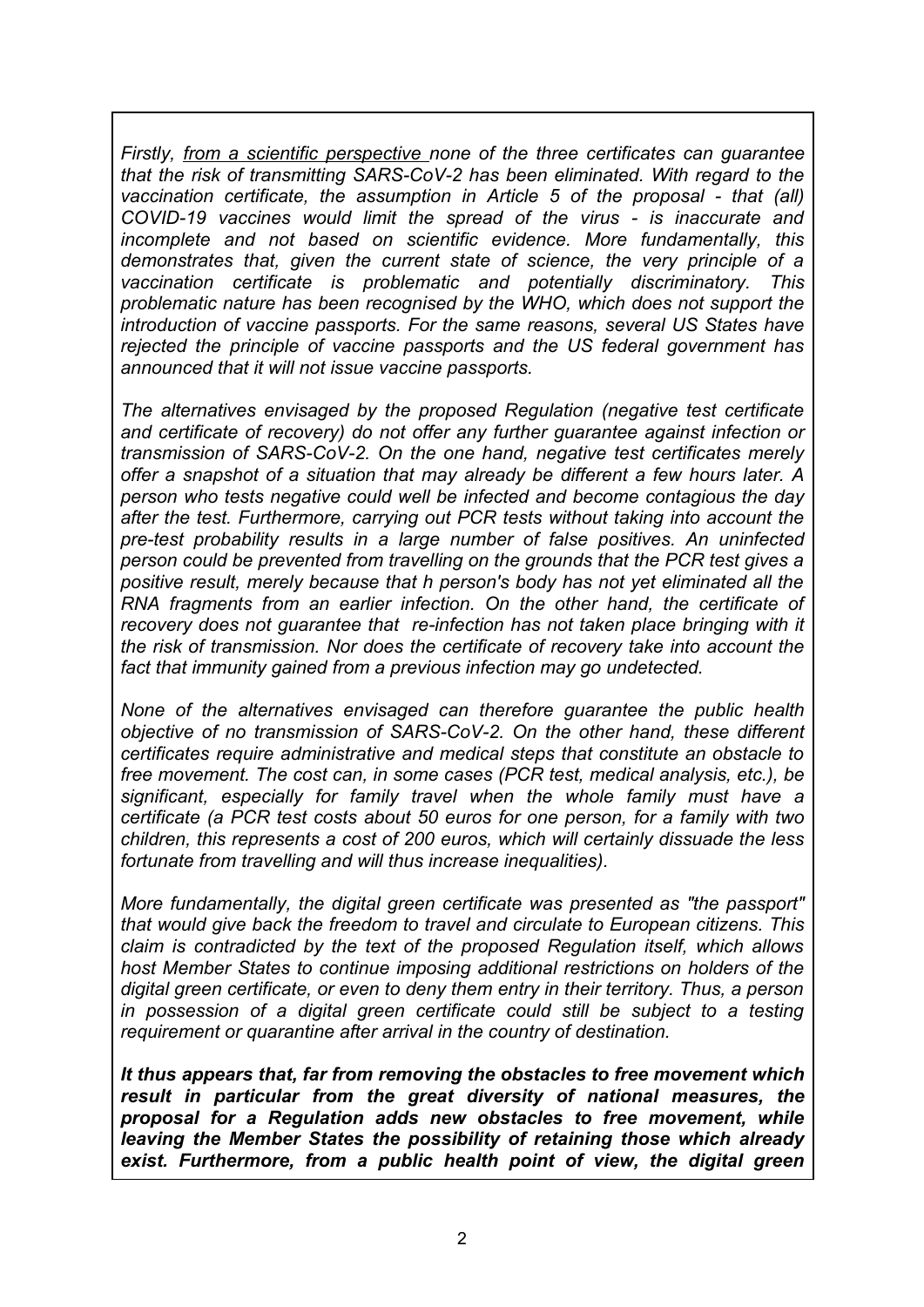*certificate is simply ineffective and therefore useless since, whatever form it takes (vaccination certificate, negative test certificate or certificate of recovery), it cannot guarantee the absence of risk of infection and therefore of transmission of SARS-CoV-2.*

*In legal terms, the proposed Regulation does not respect the applicable legal framework and violates several fundamental rights. The proposed Regulation puts in place restrictions on the free movement of persons which are justified (even if scientifically questionable) on public health grounds. However, such a restriction must pursue a legitimate objective and be proportionate and necessary to achieve the objective. Furthermore, it cannot violate the principle of non-discrimination. It appears that the proposal is discriminatory in several respects. Firstly, there is discrimination between nationals of Member States where vaccination is free and nationals who have to be tested in countries where testing is not free. Secondly, there is discrimination between people who are no longer infectious but who test positive and those who test negative (only the latter being able to cross borders freely). Third, there is discrimination between residents of countries where a (more expensive, slower) PCR test will be required and residents of countries where an antigenic test will be considered sufficient. Fourthly, there may also be discrimination between nationals of Member States in which certain vaccines are allowed and nationals of Member States, which do not allow the same vaccines. The restriction on free movement is not proportional either. On the one hand, as mentioned above, given the current state of scientific knowledge, it is not possible to say that the restriction makes it possible to achieve, with a reasonable degree of certainty, the public health objective (non-transmission of SARS-CoV-2). On the other hand, insofar as it will be applied massively and systematically to all EU residents, without distinction to the health situation in the country of origin and the health situation in the country of destination, it is clearly disproportionate. A citizen travelling from a green zone to a red zone should therefore carry the digital green certificate, as should a citizen travelling from a red zone to a red zone. Finally, the introduction of the digital green certificate is not time limited (no fixed term) and its scope can be extended to other "similar infectious diseases", which clearly exceeds the requirements of proportionality and necessity.*

*The proposed Regulation is thus discriminatory (violation of Articles 20 and 21 of the EU Charter of Fundamental Rights) and does not respect the principle of proportionality (violation of Article 21 of the EU Charter of Fundamental Rights and Article 45 of the Treaty on the Functioning of the European Union).*

*Finally, the introduction of a digital green certificate also involves the processing of medical data, which are considered to be very sensitive data and whose processing is, with certain exceptions, prohibited (Article 9 of the General Data Protection Regulation). The Commission invokes one of the exceptions enshrined in Article 9 to justify the processing and transmission of such data in the context of the introduction of the digital green certificate. Here again, for the same reasons, it must be noted that the proposed processing is not proportional or necessary to achieve the objective. The proposed Regulation also violates Article 9 of the GDPR in that it does not provide for appropriate and specific measures to safeguard*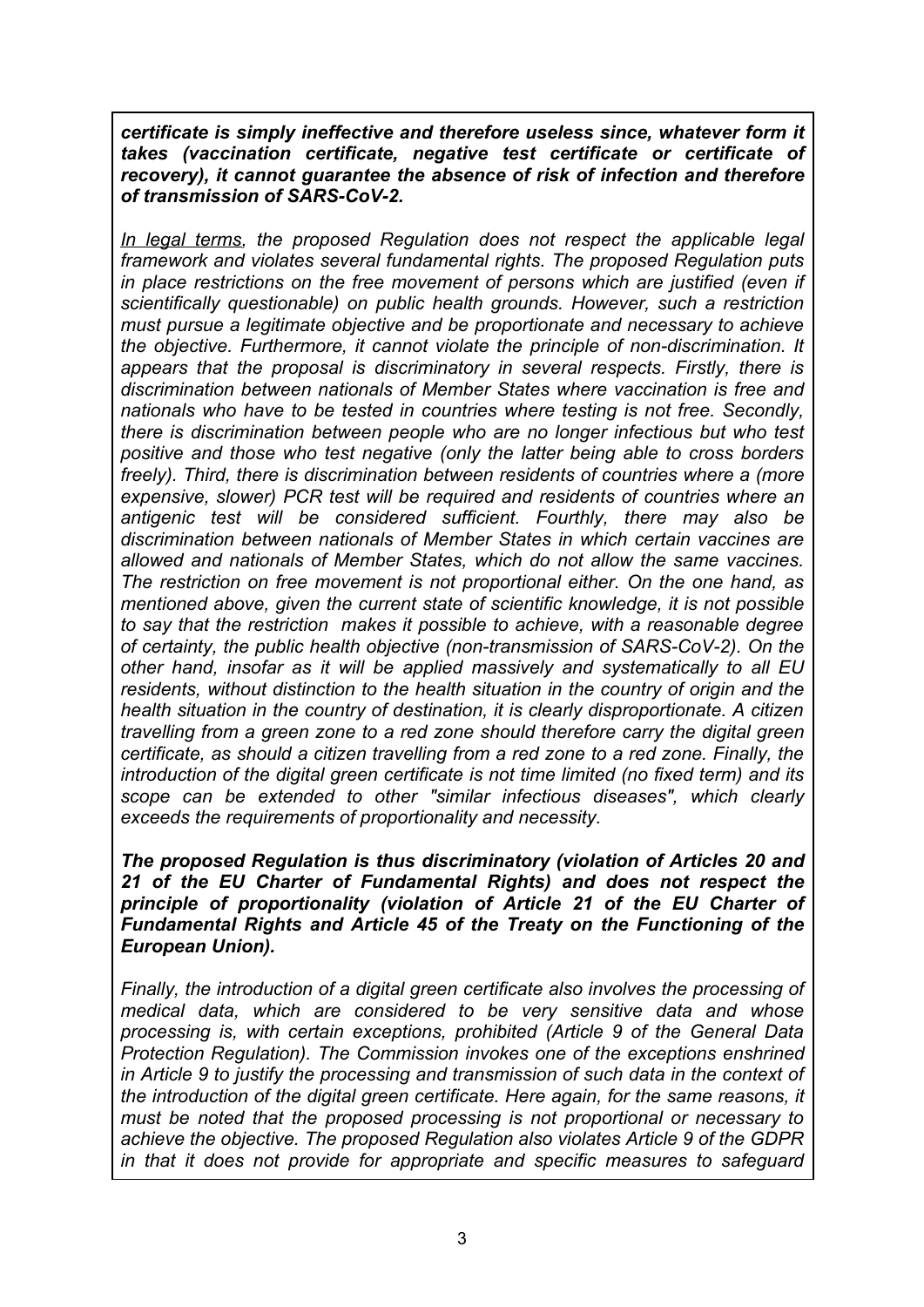*fundamental rights. For example, the proposed Regulation does not contain any indication, nor any list in the annex, of the national authorities to which data on travellers' health may be transmitted and who will have access to these data. Furthermore, it does not provide for any guarantee as to the risk of the use of medical data from the certificates by the Member States in the context of the national restrictions which, under Article 10, the host Member State could still impose on holders of the certificate.*

*The proposed Regulation violates Article 9 of the GDPR and thus Article 8 of the Charter of Fundamental Rights and Article 16 TFEU.*

### **I. Context**

**1.** The European Commission has formulated a proposal for a European Regulation (hereinafter the "Proposal") on the introduction of a "digital green certificate" (hereinafter the "Certificate"),<sup>[1](#page-3-0)</sup> which follows a Recommendation of 13 October 2020 on a coordinated approachto the restriction of free movement in response to the COVID-19 pandemic. <sup>2</sup>In addition, the Commission is working with the Member States on the eHealth network, a voluntary network of national eHealth authorities, to *"support the interoperability of the* vaccination certificates"<sup>[3](#page-3-2)</sup> and to develop, together with the Health Security Committee<sup>[4](#page-3-3)</sup>, "a *common standardised set of data forCOVID-19 tests certificates,*[5](#page-3-4)  *guidance* on *certificates of recovery*<sup>6</sup>  *and relevant data sets, and an outline on the interoperability of health certificates"*.

**2.** On the basis of this work, the Commission proposed to establish an EU-wide framework for the issuance, verification and acceptance of vaccination certificates within the EU, for certificates indicating a negative test result for SARS-CoV-2 infection as well as for certificates confirming the recovery from a previous SARS-CoV-2 infection, with the aim of facilitating the free movement of persons within the Member States. The alternatives to vaccination (negative test certificate and certificate of recovery) have been included so as to avoid the Regulation being interpreted as establishing an obligation or a right to be vaccinated. [7](#page-3-6)

<span id="page-3-5"></span>6https://ec.europa.eu/health/sites/health/files/ehealth/docs/trustframework\_interoperability\_certificates\_en.pdf

<span id="page-3-0"></span><sup>1</sup> Proposal of 17 March 2021, COM(2021) 130 final.

<span id="page-3-1"></span><sup>2</sup> Council Recommendation (EU) 2020/1475, *O.J.* L-337 of 14.10.2020.

<span id="page-3-2"></span><sup>3</sup> https://ec.europa.eu/health/sites/health/files/ehealth/docs/vaccination-proof\_interoperabilityguidelines\_en.pdf

<span id="page-3-3"></span><sup>4</sup> Established by Article 17 of Decision No 1082/2013/EU of the European Parliament and of the Council, *O.J.* L 293, 5.11.2013, p. 1.

<span id="page-3-4"></span><sup>5</sup>https://ec.europa.eu/health/sites/health/files/preparedness\_response/docs/covid-19\_rat\_commonlist\_en.pdf

<span id="page-3-6"></span><sup>7</sup> p. 3 of the Proposal.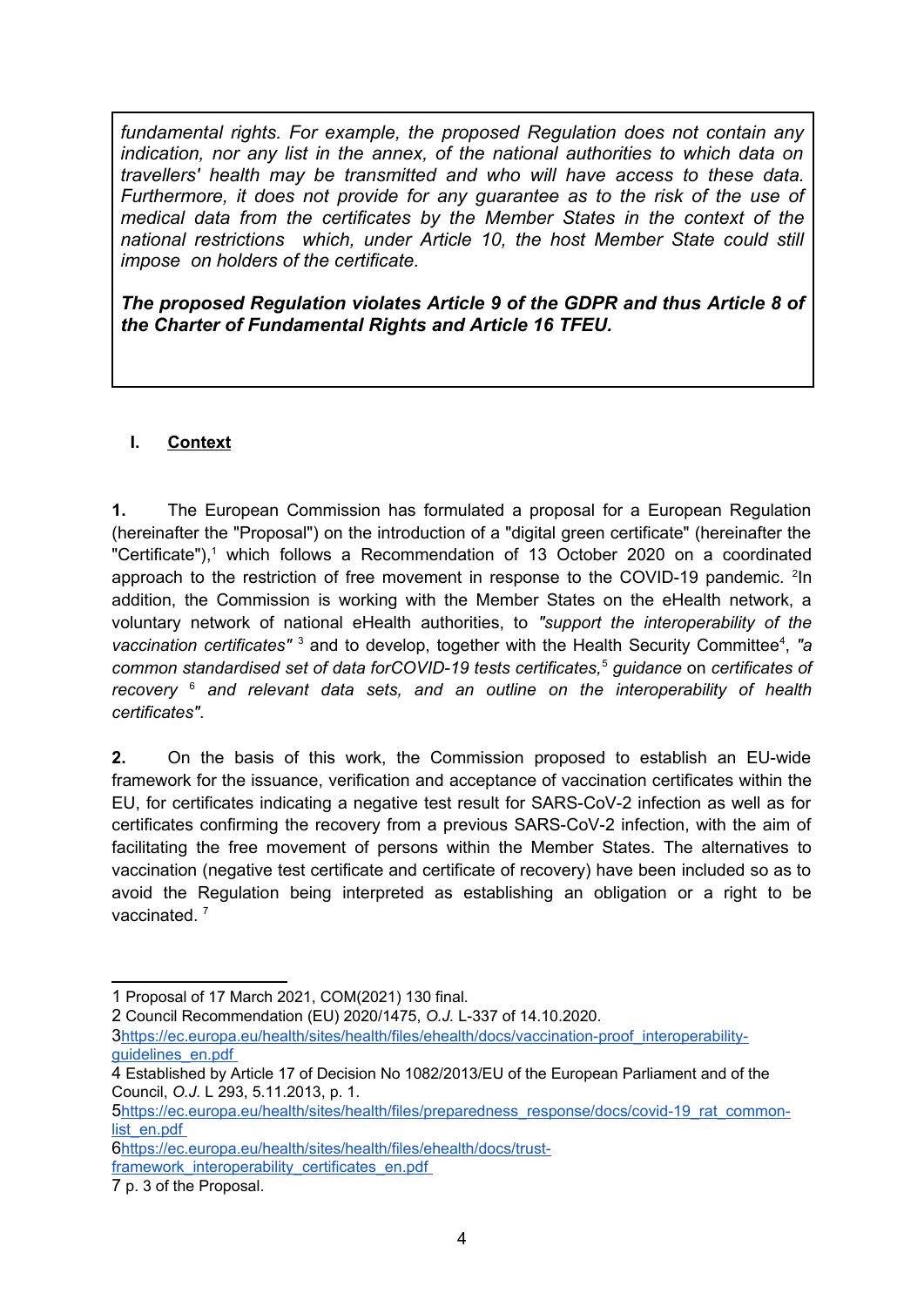# **II. Purpose and outline of the analysis**

**3.** The purpose of this contribution is to provide a critical analysis of the Proposal for a Regulation with a view to the debate that must take place within the European Parliament and with a view to the complementary measures that the Member States will have to adopt at national level to allow the entry into force of the future Regulation if it is adopted by the European Parliament and the Council. The Proposal raises sensitive questions, both as regards the objectives, purpose and scope of the Certificate, and its conformity with the applicable legal framework, in particular as regards free movement, protection of the right to privacy and personal data.

**4.** This contribution will therefore address these issues, focusing on the objectives of the Proposal and the measures proposed (III), the analysis of public health objectives in the light of the current state of scientific studies (IV) and the respect of the legal framework and fundamental rights and freedoms (V).

# **III. The objectives of the Proposal and the proposed measures**

**5.** It appears from the explanatory memorandum of the Proposal that, based on the technical work done so far, the Commission proposes to establish an EU-wide framework for the issuance, verification and acceptance of **vaccination certificates** within the EU, in the context of a "digital green certificate". At the same time, this framework should also cover other certificates issued during the COVID-19 pandemic, namely documents certifying a negative test result for SARS-CoV-2 infection **(test certificates) as well as** documents certifying that the person concerned has recovered from a previous SARS-CoV-2 infection (**certificates of recovery**). For the purpose of this analysis, these three types of certificates - which will be detailed below - will be referred to together as the "**digital green certificate**".

**6.** With regard to the objectives of the digital green certificate, a distinction must be made between the explicit objective put forward by the Commission in its Proposal, namely that of "*facilitating the exercise of freedom of movement*", and the public health objective pursued by this measure, namely that of preventing the spread of the SARS-CoV-2 virus and, consequently, the infection of EU nationals.

**7.** We will come back to the first objective in detail later, in the context of the legal analysis itself. At this stage, we would like to emphasise the absurdity of the reasoning that consists in asserting that the introduction of a restriction on the free movement of persons can be qualified, *in fine, as a* measure capable of facilitating the exercise of this free movement.

**8.** With regard to the second objective, the Proposal explicitly states that the Commission's objective is to coordinate national initiatives that restrict the free movement of persons in order to prevent the transmission of SARS-CoV-2. [8](#page-4-0)

<span id="page-4-0"></span><sup>8</sup> Recitals 3 and 6 of the Proposal.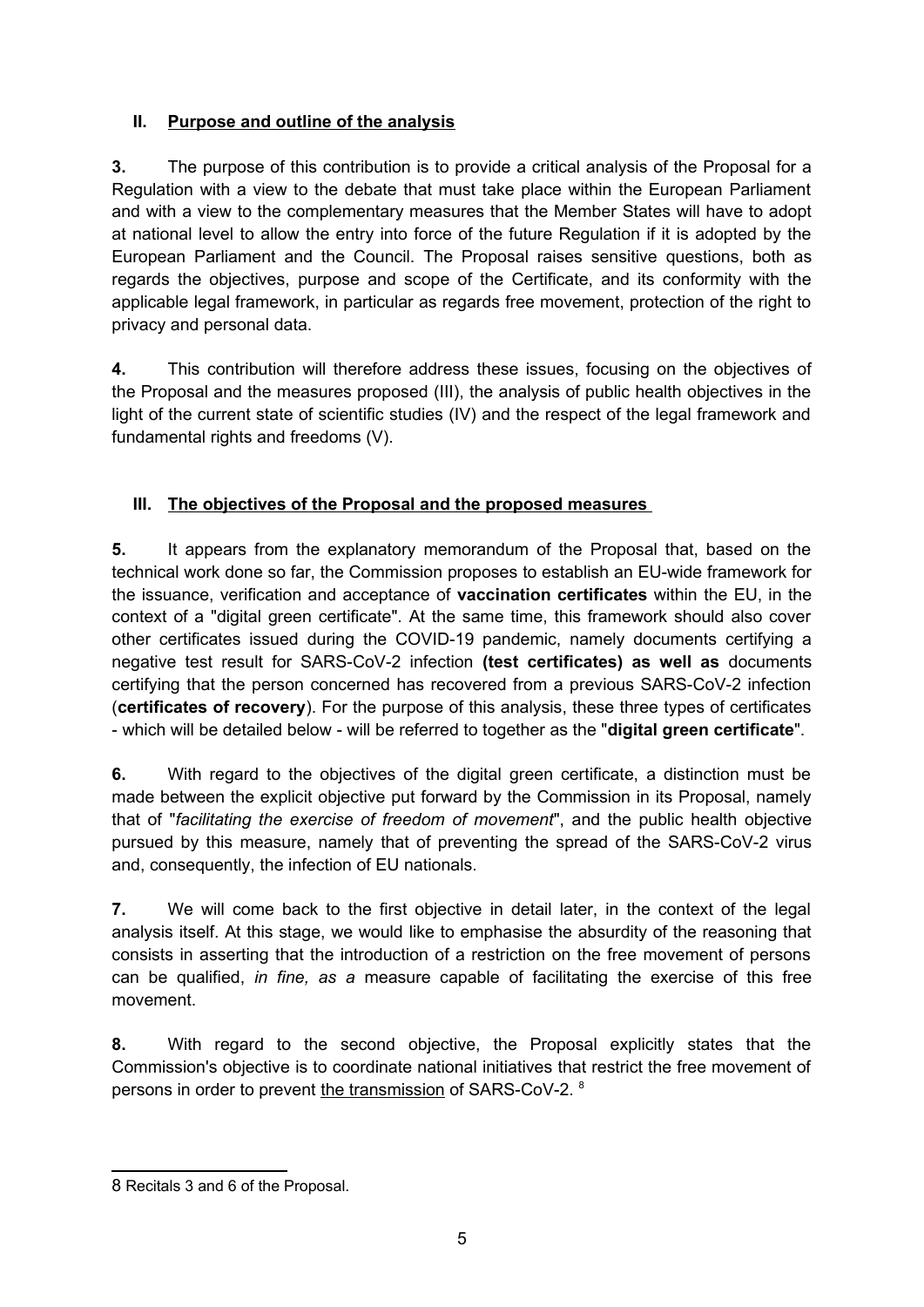#### **IV. Analysis of public health objectives in the light of the current state of scientific studies**

### IV.1 Vaccination certificate

**9.** Article 5 of the Proposal creates a (single) vaccination certificate, based on the assumption that a person vaccinated against SARS-CoV-2 can no longer transmit the virus.

**10.** However, this assumption is scientifically questionable in the light of the current state of scientific studies.

**11.** First of all, it should be noted that the (high) degree of effectiveness of the vaccines announced by the various vaccine manufacturers refers only to symptomatic cases.<sup>[9](#page-5-0)</sup> It remains to be seen to what extent vaccinated people can be infected and asymptomatic, given that an asymptomatic case can transmit the virus and infect others. This is based on the fundamental distinction between immunity that protects a person in that it prevents the development of disease symptoms, and immunity that is also capable of interrupting transmission of the virus. Ignoring this distinction can give a false sense of security to vaccinated people by making them think, erroneously, that they can no longer be infected and therefore no longer risk transmitting the virus to others<sup>[10](#page-5-1)</sup>. Thus, parenteral vaccines do not appear to provide strong mucosal immunity to prevent infection or transmission of the virus<sup>[11](#page-5-2)</sup>. The World Health Organisation (WHO) also explains on its website that the question of whether a vaccinated person can become infected and transmit the virus is still unresolved and remains a source of great uncertainty<sup>[12](#page-5-3)</sup>. This is also highlighted in a joint opinion published by the *European Data Protection Board* and the *European Data* Protection Supervisor on 31 March 2021 on the Proposal<sup>[13](#page-5-4)</sup>.

<span id="page-5-0"></span><sup>9</sup> Mark Connors, Barney S. Graham, H. Clifford Lane, Anthony S. Fauci, "SARS-CoV-2 vaccines: much accomplished, much to learn", *Annals of Internal Medicine*, 19 January 2021, < https://www.acpjournals.org/doi/10.7326/M21-0111 >, (as consulted on 8 April 2021).

<span id="page-5-1"></span><sup>10</sup> Mark Connors, Barney S. Graham, H. Clifford Lane, Anthony S. Fauci, "SARS-CoV-2 vaccines: much accomplished, much to learn", *Annals of Internal Medicine*, 19 January 2021, < https://www.acpjournals.org/doi/10.7326/M21-0111 >, (as consulted on 8 April 2021).

<span id="page-5-2"></span><sup>11</sup> Russell,M.W., Moldoveanu, Z., Ogra, P.L. et Mestecky, J., "Mucosal Immunity in COVID-19: A Neglected but Critical Aspect of SARS-CoV-2 Infection", *Frontiers in Immunology*, 30 November 2020, < https://www.frontiersin.org/articles/10.3389/fimmu.2020.611337/full>, (as consulted on 8 April 2021).

<span id="page-5-3"></span><sup>12</sup> OMS, Science in 5, Episode #23 - I am vaccinated, what next ?, <

https://www.who.int/emergencies/diseases/novel-coronavirus-2019/media-resources/science-in-5/ episode-23---i-am-vaccinated-what-next?

gclid=CjwKCAjw07qDBhBxEiwA6pPbHk09GAflqTMYSfp40HwlAi3ayVAueWdQk\_pC2SCrcpvygXeDZ MbGQhoCtGAQAvD\_BwE>, (as consulted on 8 April 2021).

<span id="page-5-4"></span><sup>13</sup> "*EDPB-EDPS Joint Opinion 04/2021 on the Proposal for a Regulation of the European Parliament and of the Council on a framework for the issuance, verification and acceptance of interoperable certificates on vaccination, testing and recovery to facilitate free movement during the COVID-19 pandemic (Digital Green Certificate)*", version 1.1, 31 March 2021, < https://edps.europa.eu/system/files/2021-04/21-03-

<sup>31</sup>\_edpb\_edps\_joint\_opinion\_digital\_green\_certificate\_en\_0.pdf >, pt. 14 : "We *note that, at the time of preparation of this Joint Opinion, there seems to be little scientific evidence supporting the fact that having received a COVID-19 vaccine (...) grants immunity and how long it lasts".*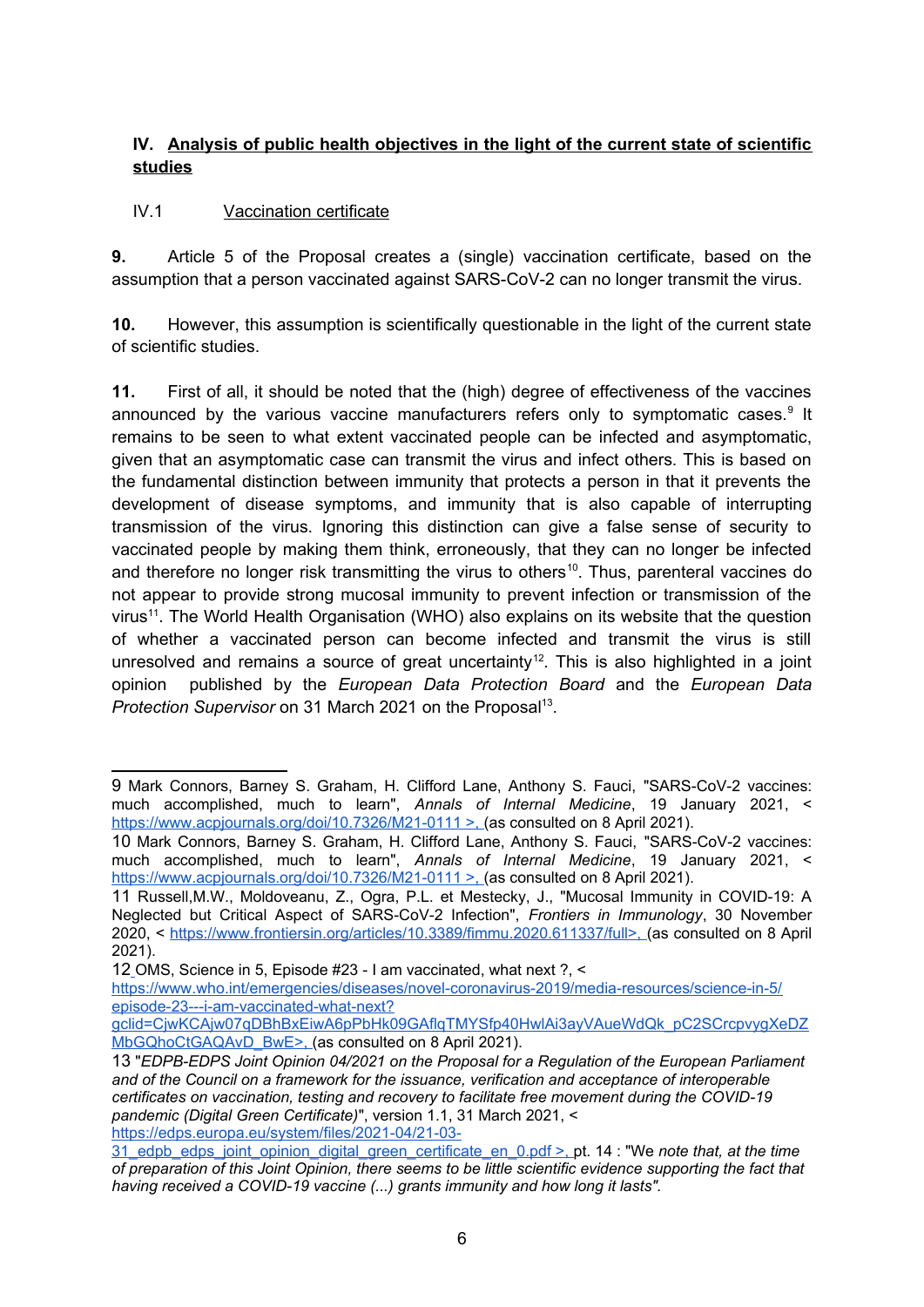**12.** While clinical trials of various vaccines suggest that vaccination reduces the risk of transmission of the virus, it appears that at this stage this cannot be stated with reasonable certainty for real-world situations (as distinct from clinical trials). According to the prestigious journal *Nature*, it is extremely difficult to prove that vaccination prevents the transmission of the virus, because this effect can be explained by external factors, on the one hand, and because it is difficult to identify with precision the cases of transmission due to asymptomatic people, on the other $14$ .

**13.** Secondly, although the vaccine manufacturers claim that vaccination prevents the transmission of the virus, they admit that this effect only applies to a certain percentage of those vaccinated. For the Moderna vaccine, a two-thirds reduction in asymptomatic cases is reported among those who received the first injection compared to those who received the placebo (although the actual rate of infection may be higher because the people concerned were only tested twice a month). For AstraZeneca's vaccine, the reduction would be 49.3% for vaccinated people compared to an unvaccinated population (tests carried out once a week) and for Pfizer's vaccine, these data are not yet available because Pfizer has only recently begun to test for the possible transmissibility of the virus by vaccinated people <sup>[15](#page-6-1)</sup>. In this context, it cannot be ruled out that RNA-messenger vaccines (Pfizer and Moderna) perform better than viral vector vaccines (AstraZeneca and Johnson & Johnson). In order to achieve its objective, a vaccination certificate would have to include a differentiation according to the type of vaccine, which would, however, be a discriminating factor since people cannot, as a rule, choose which vaccine they receive.

**14.** In limited samples, researchers have been able to observe a lower viral load in vaccinated and infected individuals, but there is no conclusive scientific evidence at this stage that this would also mean a more limited contagiousness<sup>[16](#page-6-2)</sup>. The impact of vaccination on possible contamination by "super-contaminants" is also still unknown, as the phenomenon of "super-contaminants" is not yet explained. Since the vaccine does not prevent part of the vaccinated population from being contaminated, the possibility of significant transmission of the virus by a few "super-contaminators" must be taken into account, notwithstanding their vaccination. Finally, the vaccines currently on the market, which have only been conditionally authorised by the European Medicines Agency, still raise many uncertainties, particularly with regard to their effectiveness against certain viral

[utm\\_source=Nature+Briefing&utm\\_campaign=72250739fb-briefing-dy-](https://www.nature.com/articles/d41586-021-00450-z?utm_source=Nature+Briefing&utm_campaign=72250739fb-briefing-dy-20210222&utm_medium=email&utm_term=0_c9dfd39373-72250739fb-45689842%20%3E,%20(as%20consulted%20)

utm\_source=Nature+Briefing&utm\_campaign=72250739fb-briefing-dy-

[utm\\_source=Nature+Briefing&utm\\_campaign=72250739fb-briefing-dy-](https://www.nature.com/articles/d41586-021-00450-z?utm_source=Nature+Briefing&utm_campaign=72250739fb-briefing-dy-20210222&utm_medium=email&utm_term=0_c9dfd39373-72250739fb-45689842%20%3E,%20(as%20consulted%20)

<span id="page-6-0"></span><sup>14</sup>"Can covid vaccines stop transmission ? Scientists race to find answers", *Nature*, 19 February 2021, <[https://www.nature.com/articles/d41586-021-00450-z?](https://www.nature.com/articles/d41586-021-00450-z?utm_source=Nature+Briefing&utm_campaign=72250739fb-briefing-dy-20210222&utm_medium=email&utm_term=0_c9dfd39373-72250739fb-45689842%20%3E,%20(as%20consulted%20)

[<sup>20210222&</sup>amp;utm\\_medium=email&utm\\_term=0\\_c9dfd39373-72250739fb-45689842 >, \(as consulted](https://www.nature.com/articles/d41586-021-00450-z?utm_source=Nature+Briefing&utm_campaign=72250739fb-briefing-dy-20210222&utm_medium=email&utm_term=0_c9dfd39373-72250739fb-45689842%20%3E,%20(as%20consulted%20) on 7 April 2021).

<span id="page-6-1"></span><sup>15</sup>"Can covid vaccines stop transmission? Scientists race to find answers', *Nature*, 19 February 2021, < https://www.nature.com/articles/d41586-021-00450-z?

<sup>20210222&</sup>amp;utm\_medium=email&utm\_term=0\_c9dfd39373-72250739fb-45689842 >, (accessed 7 April 2021). For a first overview, however, see the results published by the Center for Disease Control, 2 April 2021, < https://www.cdc.gov/mmwr/volumes/70/wr/mm7013e3.htm?

s\_cid=mm7013e3\_w > which reports 80% efficacy for Pfizer (criterion used as endpoint*:* pcr *test*) (accessed on 8 April 2021).

<span id="page-6-2"></span><sup>16</sup> "Can covid vaccines stop transmission ? Scientists race to find answers", *Nature*, 19 February 2021, < [https://www.nature.com/articles/d41586-021-00450-z?](https://www.nature.com/articles/d41586-021-00450-z?utm_source=Nature+Briefing&utm_campaign=72250739fb-briefing-dy-20210222&utm_medium=email&utm_term=0_c9dfd39373-72250739fb-45689842%20%3E,%20(as%20consulted%20)

[<sup>20210222&</sup>amp;utm\\_medium=email&utm\\_term=0\\_c9dfd39373-72250739fb-45689842 >, \(as consulted](https://www.nature.com/articles/d41586-021-00450-z?utm_source=Nature+Briefing&utm_campaign=72250739fb-briefing-dy-20210222&utm_medium=email&utm_term=0_c9dfd39373-72250739fb-45689842%20%3E,%20(as%20consulted%20) on 7 April 2021).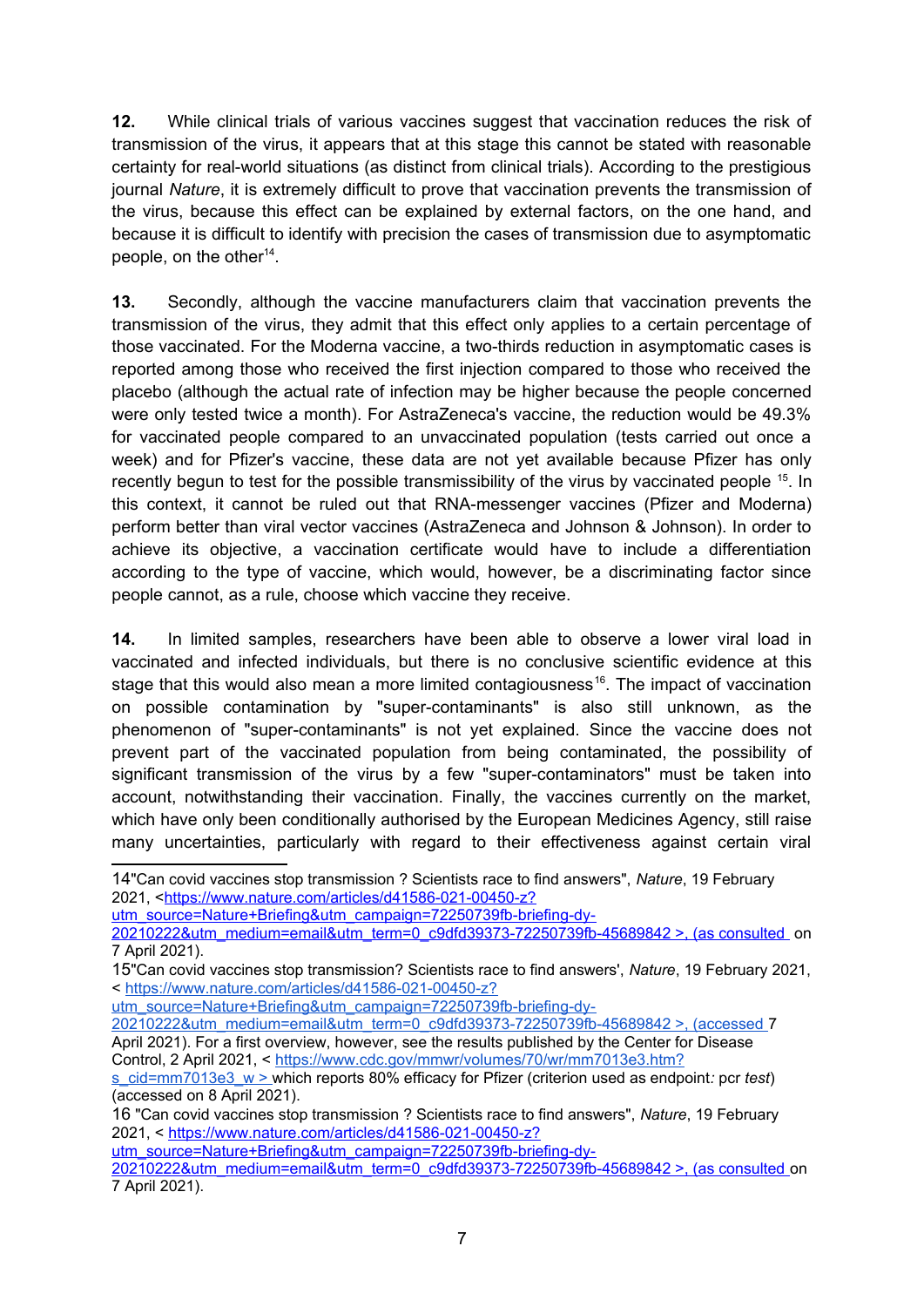variants and the duration of their effectiveness. The characteristics of these vaccines are, moreover, very different but the Proposal does not take into account their particularities.<sup>[17](#page-7-0)[18](#page-7-1)</sup>

**15. It follows from the above that the assumption underlying Article 5 of the Proposal - that (all) COVID-19 vaccines would limit the spread of the virus - is inaccurate and incomplete and not based on any definite or substantiated scientific claims.**

**16. More fundamentally, this demonstrates that, given the current state of science, the very principle of a vaccination certificate is problematic and potentially discriminatory. This problematic nature was acknowledged by WHO spokesperson Ms M. Harris, who stated on 6 April 2021 that WHO does not support the introduction of vaccine passports[19](#page-7-2). Several States in the United States have rejected the principle of vaccine passports[20](#page-7-3). The US federal government has announced that it will not issue vaccine passports[21](#page-7-4) .**

**17. Finally, in support of the above, it should be noted that all official and/or governmental communications recommend that vaccinated persons continue to apply barrier measures (social distancing, mask wearing,** *etc.***) because vaccination against COVID-19 does not protect against infection or transmission of the virus. The Council of the European Union also implicitly recognises this when it suggests including a standard text on the digital green certificate inviting the traveller to carefully check, before travelling, the public health measures and restrictions applicable in the country of destination (Article 3, paragraph 3a)[22](#page-7-5) .**

**18. At this stage, it is therefore impossible to state with reasonable certainty that the use of the vaccination certificate in the context of the issuance of a digital green certificate will achieve the objectives of this restriction on the free movement of persons that justify the Proposal, namely to prevent the transmission of the virus.** 

<span id="page-7-0"></span><sup>17</sup> < https://www.nature.com/articles/d41586-021-00460-x?

utm\_source=Nature+Briefing&utm\_campaign=d15e33148b-briefing-dy-

<sup>20210224&</sup>amp;utm\_medium=email&utm\_term=0\_c9dfd39373-d15e33148b-45689842>, 23 February 2021 (accessed 7 April 2021)

<span id="page-7-2"></span><span id="page-7-1"></span><sup>18</sup> T. Osama, M.S. Razai, A.Majeed, "Covid-19 vaccine passports: access, equity, and ethics", *BMJ*  2021; 373, 1 April 2021, < https://doi.org/10.1136/bmj.n861>, (as consulted on 9 April 2021). 19 < https://www.reuters.com/article/us-health-coronavirus-who-vaccines-idUSKBN2BT158? taid=606cbdd0a0a3570001acd819&utm\_campaign=trueanthem&utm\_medium=trueanthem&utm\_sou rce=twitter>, (accessed 7 April 2021).

<span id="page-7-3"></span><sup>20</sup> ABC News, "Texas governor bans mandated covid-19 vaccine passports", 7 April 2021, < https://abcnews.go.com/Health/wireStory/texas-governor-bans-mandated-covid-19-vaccinepassports-76905322 > (as consulted on 8 April 2021); CNN, "Florida governor bans covid-19 'vaccine-passports'", 3 April 2021, < https://edition.cnn.com/2021/04/03/us/florida-covid-vaccinepassport-ban/index.html>, (as consulted on 7 April 2021).

<span id="page-7-4"></span><sup>21</sup> Los Angeles Times, "White House rejects U.S. vaccine passports, skirting uproar",7 April 2021, < https://www.latimes.com/world-nation/story/2021-04-07/white-house-rejects-us-vaccine-passports>, (accessed on 8 April 2021).

<span id="page-7-5"></span><sup>22</sup> Council of the European Union, Proposal for a Regulation, 14 April 2021, 2021/0068(COD), < https://data.consilium.europa.eu/doc/document/ST-7796-2021-INIT/en/pdf >.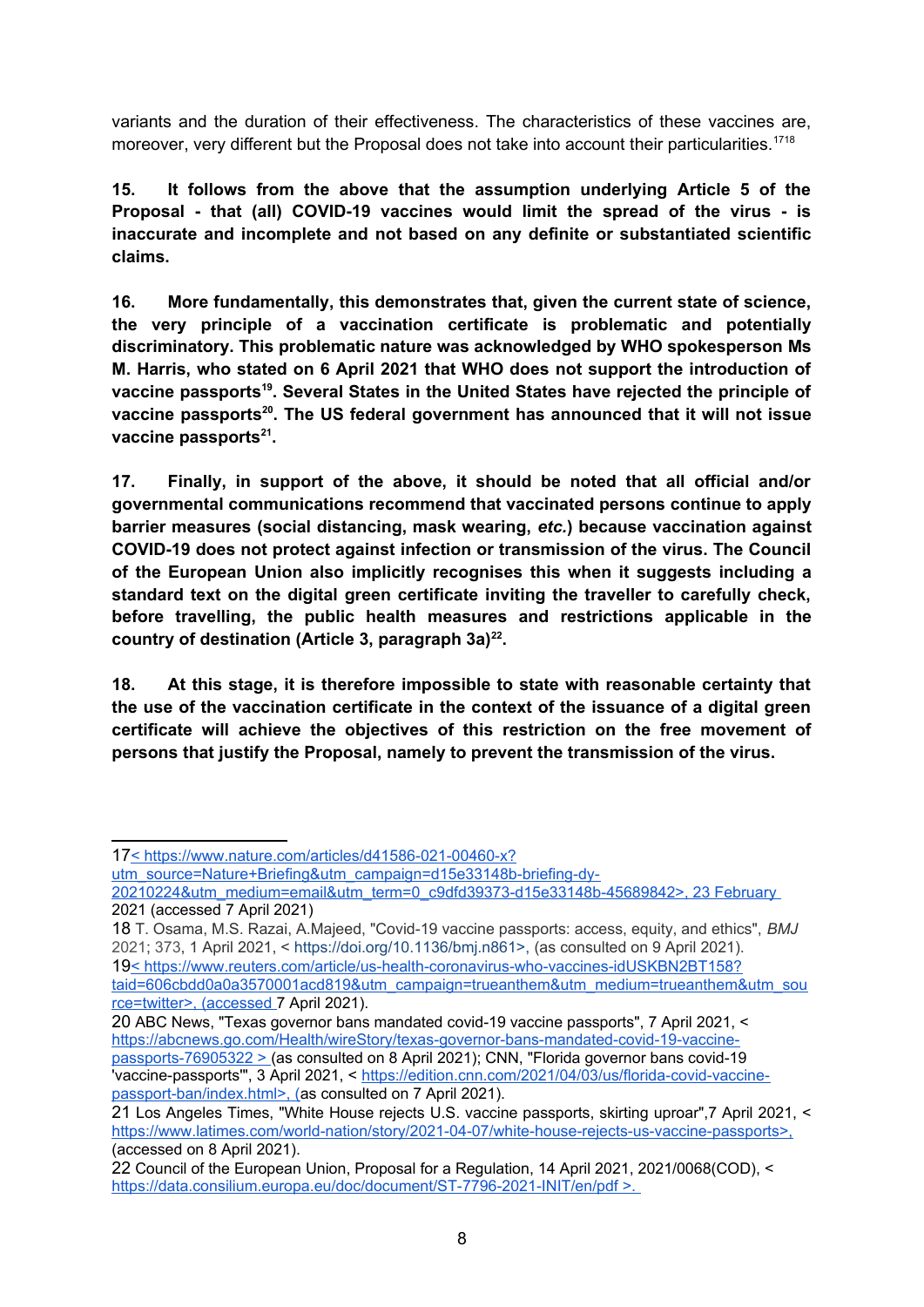#### *IV.2 Test and certificates of recovery*

- **19.** The Proposal offers two alternatives to the vaccination certificate (Art. 3):
	- i. A certificate indicating the holder's result and date of a NAAT or a rapid antigen test listed in the common and updated list of COVID-19 rapid antigen tests established on the basis of Council Recommendation 2021/C 24/01 (hereinafter the "test certificate");
	- ii. A certificate confirming that the holder has recovered from SARS-CoV-2 infection following a positive NAAT test or a positive rapid antigen test listed in the common and updated list of COVID-19 rapid antigen tests established on the basis of recommendation 2021/C 24/01 (hereinafter the "certificate of recovery").

#### *IV.2.1 Negative test certificates*

**20.** The first alternative is therefore a negative test certificate. There are three types of tests: (1) the PCR test, (2) the antigen test or (3) the antibody test.

**21.** Article 3 of the Proposal refers, first of all, to NAAT tests. A NAAT test is a test based on the amplification of nucleic acids, i.e. RT-PCR. This test detects RNA fragments of the virus. In some people, the body takes several months to eliminate the RNA fragments of the virus, so this test can result in false positives.<sup>[23](#page-8-0)</sup> To address this problem at least in part, it is suggested that the pre-test probability be taken into account: the presence of symptoms, the medical history including the possible presence of antibodies, the fact of having been exposed to the disease to a greater or lesser extent, or alternative diagnoses are likely to influence the pre-test probability. Thus, a low pre-test probability should lead to mistrust of the PCR test results. However, for people who are tested for the sole purpose of travel, the pre-test probability will often be low (unlike people who are tested because they have symptoms).<sup>[24](#page-8-1)[25](#page-8-2)</sup>

<span id="page-8-0"></span><sup>23</sup> In a report by the French Scientific Council to the French government on 17 November 2020, 20% false positives are reported (Note du Conseil scientifique du 17 novembre 2020, p. 2, < https://www.datapressepremium.com/rmdiff/2009019/noteconseilscientifiqueeclairagetestsrapides.pdf >, (accessed 8 April 2021). In a study published in December 2020 based on UK figures, false positives of up to 4% are reported (Surkova, E., Nikolayesvskyy, V. and Drobniewski, F., "False positive COVID-19 results: hidden problems and costs", *The Lancet - Respiratory Medicine*, 2020, vol. 8, issue 12, pp. 1167-1168, 1 December 2020, p. 1167, < https://doi.org/10.1016/S2213-2600(20)30453-7>, (accessed 8 April 2021). The differences can be explained by the number of cycles performed during the test. More cycles lead to higher sensitivity and a higher percentage of false positives (see also J. Bullard, K. Dust, D. Funk, J. E. Strong, D. Alexander, L. Garnett, C. Boodman, A. Bello, A. Hedley, Z. Schiffman, K. Doan, N. Bastien, Y. Li, P.G. Van Caeseele, G. Poliquin, *Clinical Infectious Diseases*, Volume 71, Issue 10, 15 November 2020, pp. 2663-2666, < https://doi.org/10.1093/cid/ciaa638> (accessed 8 April 2021).

<span id="page-8-2"></span><span id="page-8-1"></span><sup>24</sup> Surkova, E., Nikolayesvskyy, V. and Drobniewski, F., "False positive COVID-19 results: hidden problems and costs", *The Lancet - Respiratory Medicine*, 2020, vol. 8, issue 12, pp. 1167-1168, December 1, 2020, p. 1167, < https://doi.org/10.1016/S2213-2600(20)30453-7>, (accessed on April 8, 2021) 25 *Ibid.*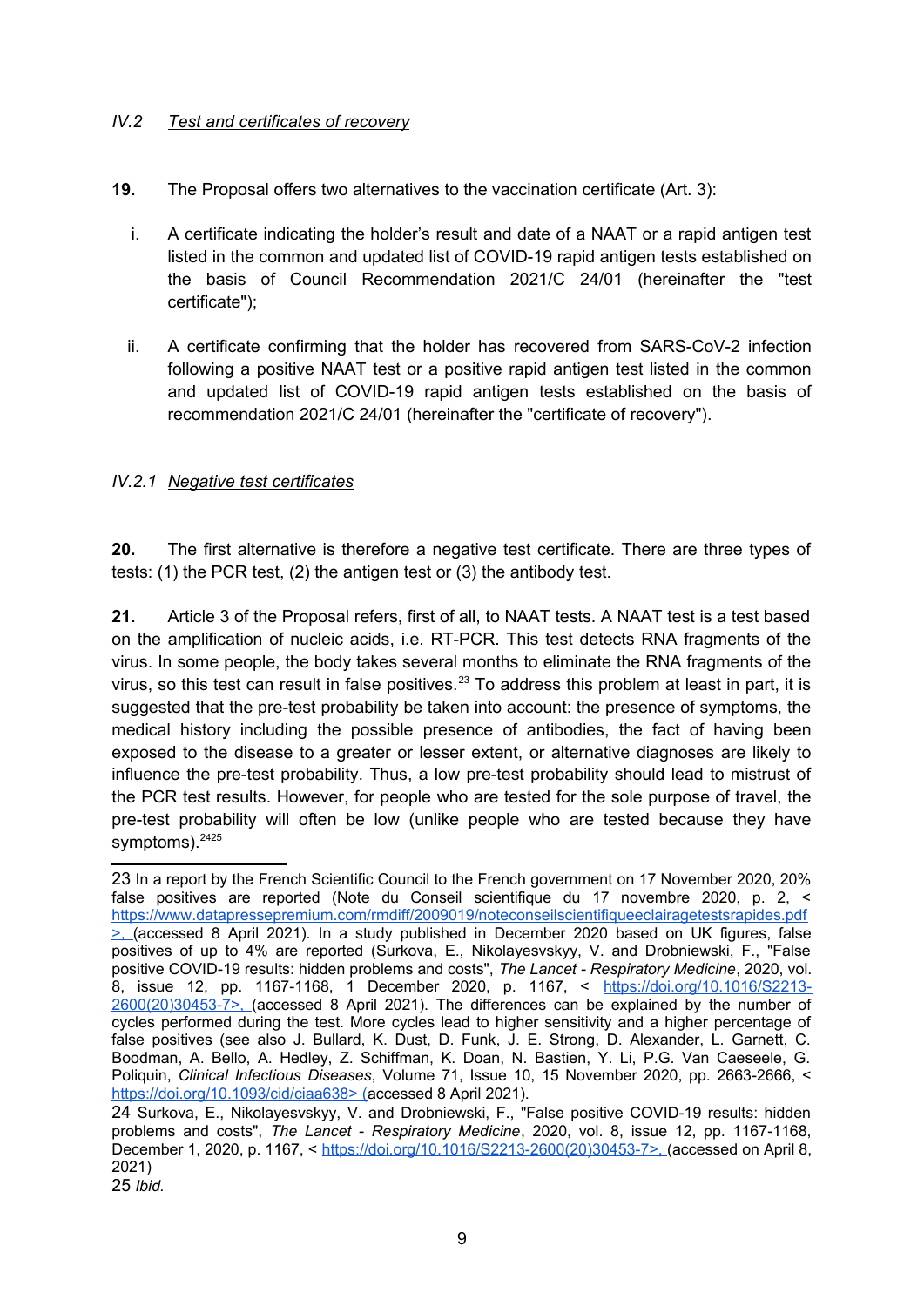**22.** A positive test therefore does not necessarily mean a risk of contagion, but under the system suggested by the proposed Regulation, this situation would nevertheless lead to a ban on crossing the border and travelling within the EU. Moreover, the cost of a PCR test is around EUR 50 (for a family departure, the additional cost would therefore easily exceed EUR 150 or even EUR 200, depending on the age of the children). There is also a waiting period of at least 24 hours for the results (linked to the processing by a laboratory). The requirement for such a test will therefore be an obstacle to travel for many citizens and thus a further restriction on the free movement of citizens.

**23.** For antigenic tests, a common list of antigenic tests has been established<sup>[26](#page-9-0)</sup> for mutual recognition by the Member States of the results of such tests. A well-performed and positive antigen test is the only case where it can be clearly stated that a person is contagious. Antigen tests also have the advantage of being cheaper and faster than PCR tests. However, like PCR tests, antigenic tests cannot be a valid alternative to a vaccination certificate and achieve the Proposal's objective of preventing transmission of the virus. This is because the test is a kind of static photograph of a specific moment in time. A negative test result is therefore no guarantee that a person is not in the incubation phase and will not be positive (and therefore contagious) two days later. In general, it can therefore be concluded that a test does not give any indication of contagiousness one day after it has been performed, and does not even give any indication of possible re-infection and therefore possible transmission.

**24.** Therefore, the requirement for a negative test, regardless of the type of test (PCR or antigenic), does not contribute to the main objective of the Proposal, namely to prevent contagion and, more generally, the spread of the virus.

**25.** For this reason, some Member States have already announced their intention to impose a quarantine on persons who have made use of this possibility (negative test certificate). It is, moreover, important to underline that Article 10 of the Proposal allows Member States to require holders of certificates referred to in Article 3 to undergo quarantine, self-isolation or testing after entry into their territory, subject to a simple notification to the European Commission. The same Article allows Member States to deny (!) entry into their territory of nationals of other Member States even if they hold an Article 3 certificate (see below).

#### *IV.2.2 Certificate of recovery*

**26.** The second alternative to the vaccination certificate is a certificate confirming that the holder has recovered from SARS-CoV-2 infection. This certificate of recovery, referred to in Article 3, should attest that a person who has tested positive has recovered (this certificate is valid for 180 days). This certificate of recovery therefore requires a medical visit and a certificate from the treating physician or hospital, which may unnecessarily increase the

<span id="page-9-0"></span><sup>26</sup> List approved by the EU Health Safety Committee on 17 February 2021, available here : < https://ec.europa.eu/health/sites/health/files/preparedness\_response/docs/covid-19\_rat\_commonlist\_en.pdf  $\geq$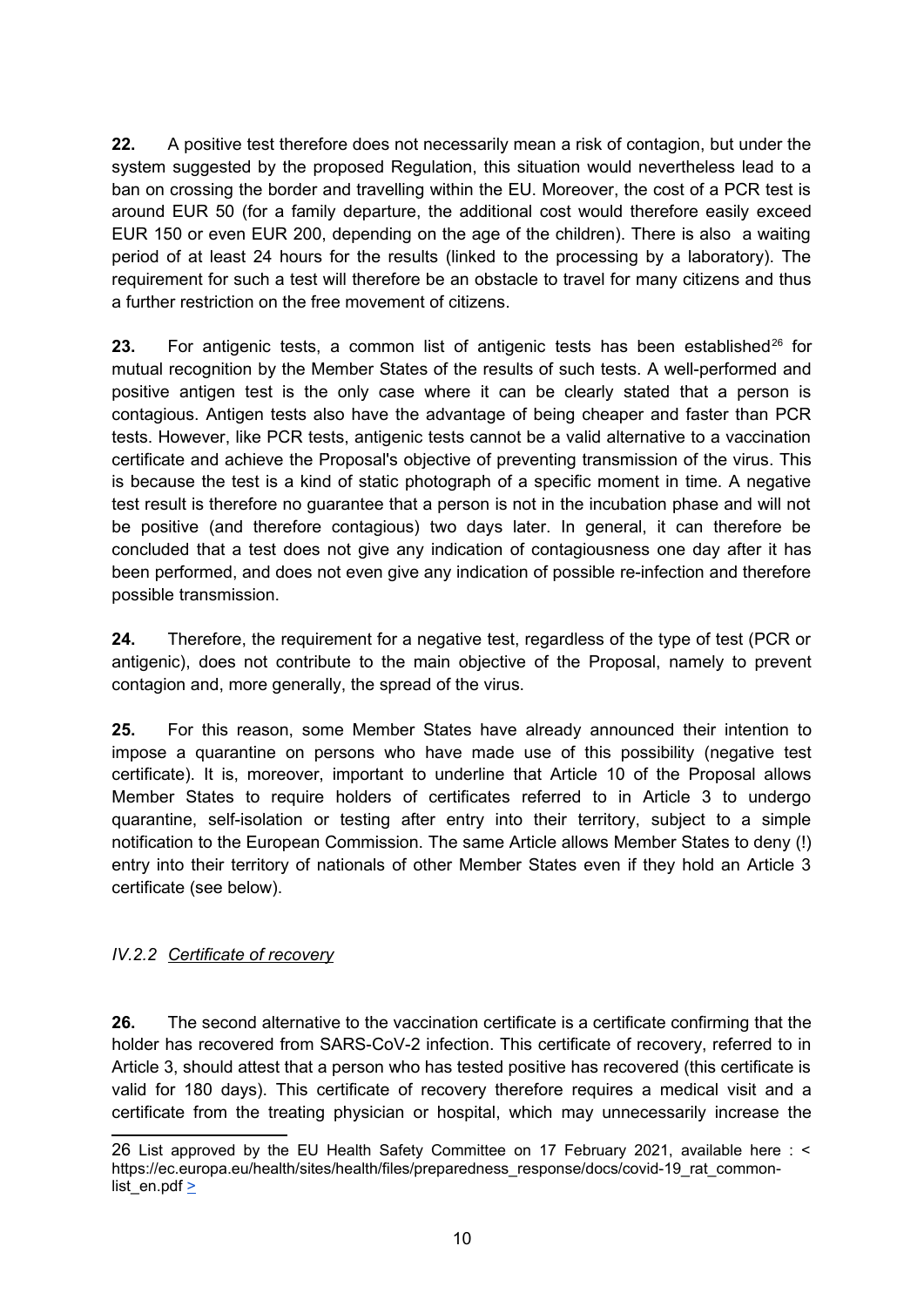workload of physicians and hospitals. Moreover, obtaining this certificate will therefore involve a significant cost for the persons concerned. Finally, the certificate of recovery would not contribute in any way to the objectives of the Proposal. Immunity, defined here restrictively as the presence of antibodies in the blood, is measured by a serological laboratory analysis or a rapid serology test. If the test shows the presence of antibodies, this indicates that the person tested is probably protected, at least against severe complications, but it does not mean that he or she is no longer re-infectable in the respiratory tract and therefore potentially contagious. The holder of a certificate of recovery as defined in Article 3 of the Proposal may therefore be perfectly contagious. Studies show cases of reinfection even in the presence of an amount of antibody considered to be neutralizing.<sup>[27](#page-10-0)</sup> Furthermore, the Proposal is too restrictive in its definition of immunity and does not take into account other forms of immunity, such as that which may result from T-cells ("cellular" immunity). The Proposal as amended by the Council of the European Union specifies that other methods of demonstrating immunity may be added via a delegated act adopted by the European Commission. However, the Council adds that the issuance and acceptance of such certificates will then be optional (which creates additional difficulties).<sup>[28](#page-10-1)</sup>

**27.** Finally, there is also a risk that the certificate of recovery, which is to be treated as an immunity passport (rather than a vaccine passport), will encourage some people to abandon barrier measures and attempt to expose themselves to infection, in the hope of acquiring immunity and thus travelling freely within the EU.

\* \* \*

**28. In conclusion, in the light of the current state of scientific studies, test certificates and certificates of recovery are also not effective and appropriate means to achieve the European Commission's objectives. Indeed, as explained above, the requirement of a negative (PCR or antigenic) test does not offer any guarantee that the tested person can no longer be (re-)infected and therefore contagious. As far as certificates of recovery are concerned, they are clearly not able to achieve the desired objectives for several reasons. Firstly, the parameters and duration of post-infection immunity remain undetermined at present. Secondly, testing antibodies is very expensive. Thirdly, the introduction of such certificates and their use to allow free movement within the EU may encourage behaviour whereby some people (especially those not at risk, such as young people) voluntarily expose themselves to COVID-19 infection - the very opposite of the intended effect. Finally, certificates of recovery do**

https://doi.org/10.1101/2021.01.26.21250535>, (accessed on 9 April 2021).

<span id="page-10-1"></span>28 "How 'killer' T cells could boost COVID immunity in face of new variants", *Nature*, 12 February 2021, < https://www.nature.com/articles/d41586-021-00367-7?

utm\_source=Nature+Briefing&utm\_campaign=4dbe30e317-briefing-dy-

20210215&utm\_medium=email&utm\_term=0\_c9dfd39373-4dbe30e317-45689842 >, as consulted on 9 April 2021).

<span id="page-10-0"></span><sup>27</sup> Andrew G. Letizia, Yongchao Ge, Sindhu Vangeti, Carl Goforth, Dawn L Weir, Natalia A. Kuzmina, Hua Wei Chen, Dan Ewing, Alessandra Soares-Schanoski, Mary-Catherine George, William D. Graham, Franca Jones, Preeti Bharaj, Rhonda A. Lizewski, Stephen A. Lizewski, Jan Marayag, Nada Marjanovic, Clare Miller, Sagie Mofsowitz, Venugopalan D. Nair, Edgar Nunez, Danielle M. Parent, Chad K. Porter, Ernesto Santa Ana, Megan Schilling, Daniel Stadlbauer, Victor Sugiharto, Michael Termini, Peifang Sun, Russell. P. Tracy, Florian Krammer, Alexander Bukreyev, Irene Ramos, Stuart C. Sealfon, "SARS-CoV-2 seropositivity and subsequent infection risk in healthy young adults: a prospective cohort study", *medRxiv*, 29 January 2021, <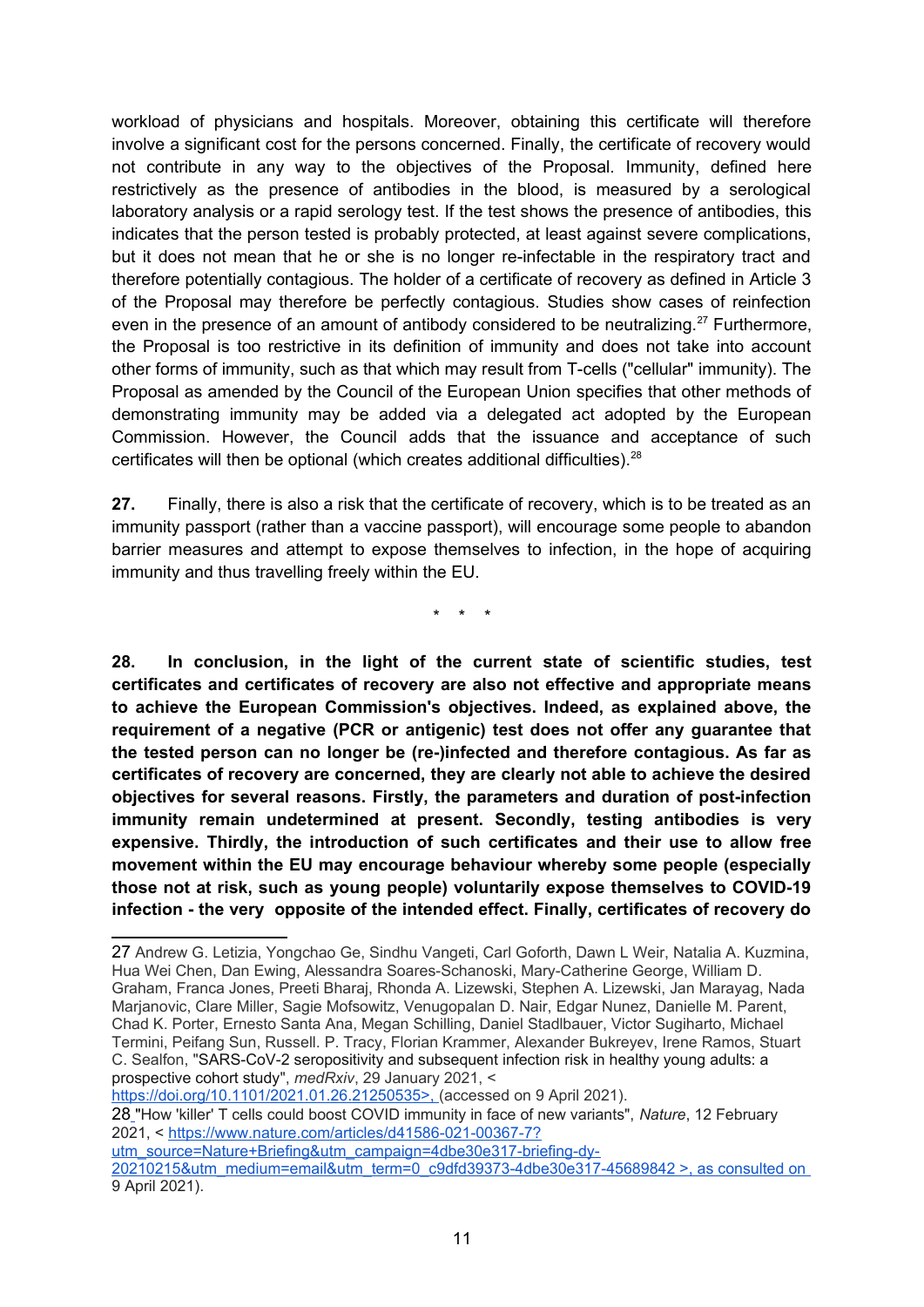**not address the issue of reinfection with and protection against new variants of the virus<sup>29</sup>. For all these reasons, they are not recommended by either the European Center for Disease Prevention and Control (ECDC) or the WHO***.*

\* \* \*

**29. It follows from the above that neither vaccines, nor tests, nor certificates of recovery, for different reasons, can guarantee freedom from infection and thus limit the spread of SARS-CoV-2. The measures put in place by the Proposal, which constitute restrictions on the free movement of persons, therefore do not achieve the stated objective with reasonable certainty and in the light of current scientific knowledge.**

**30. The Proposal itself seems to recognise the health ineffectiveness of the vaccination, test and certificates of recovery as Article 10 allows Member States to maintain restrictions on entry into their territory, or even prohibit entry into their territory**[30](#page-11-1)**, despite the presentation by nationals of another Member State of one of these certificates[31](#page-11-2). Implicitly, this provision confirms that the public health objective of limiting the spread of the virus is not guaranteed by the digital green certificate and that host Member States may maintain or add other restrictive measures in order to ensure that nationals of other Member States are not/no longer infectious and thus prevent the spread of the virus**.

### **V. Respect of the legal framework and fundamental rights**

#### V.1 The fundamental right of free movement

# *1. Preliminary remarks*

**31.** As stated above, the explanatory memorandum of the Proposal indicates that the objective of the certificates contained in the "digital green certificate" is to facilitate the exercise of the right of free movement within the EU during the COVID-19 pandemic by establishing a common framework for the issuance, verification and acceptance of

<span id="page-11-0"></span><sup>29</sup> Patricia Schlagenhauf, Dipti Patel, Alfonso J. Rodriguez-Morales, Philippe Gautret, Martin P. Grobusch,et Karin Lederf, "Variants, vaccines and vaccination passports: Challenges and chances for travel medicine in 2021", Travel Med Infect Dis. 2021 March-April; 40: 101996, < https://www.ncbi.nlm.nih.gov/pmc/articles/PMC7899929/ >, (consulté le 9 avril 2021).

<span id="page-11-1"></span><sup>30</sup> However, this possibility to prohibit entry has been removed in the Proposal as amended by the Council of the European Union on 14 April 2021 (Article 10.1 and Recital 41 of the Proposal) (2021/0068(COD)).

<span id="page-11-2"></span><sup>31</sup> This provision states that *"[w]here a Member State requires holders of certificates referred to in Article 3 to undergo, after entry into its territory, quarantine, self-isolation or a test for SARSCoV-2 infection, or if it denies entry to such persons, it shall notify the other Member States and the Commission before the planned introduction of such restrictions. To that end, the Member State shall supply the following information: (a) the reasons for such restrictions, including all relevant epidemiological data supporting such restrictions; (b) the scope of such restrictions, specifying which travellers are subject to or exempt from such restrictions; (c) the date and duration of the restrictions. Where necessary, the Commission may request additional information from the Member State concerned*"..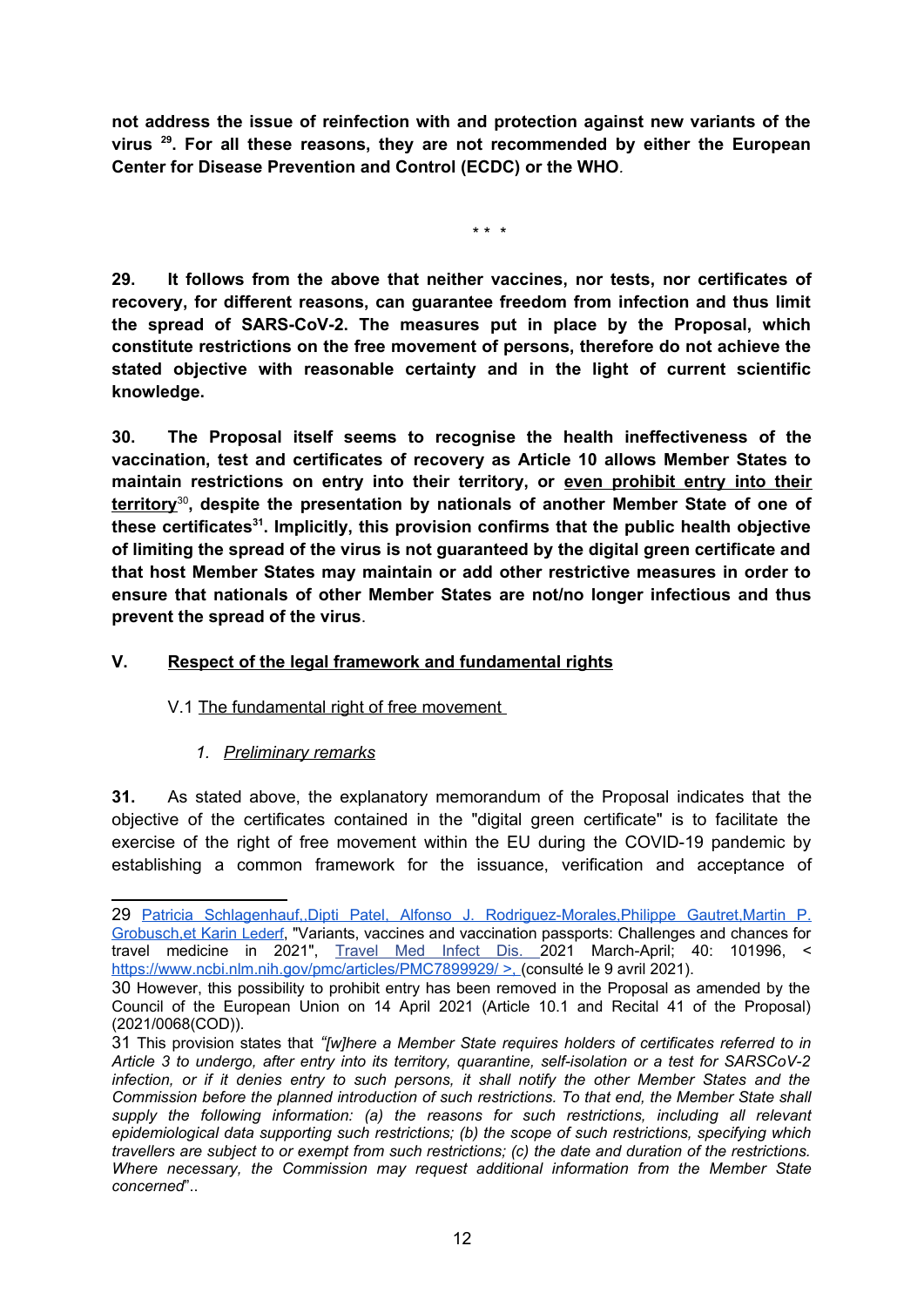interoperable vaccination certificates, test certificates and certificates of recovery from COVID-19[32](#page-12-0). Although presented as a means of limiting the restrictions on free movement imposed by individual Member States, the digital green certificate remains a restriction on the fundamental right of free movement within the Union. The only difference is that instead of being confronted with isolated and disparate restrictions imposed by individual Member States (as has been the case so far), EU citizens will now be confronted with a restriction organised, in a coordinated way, at EU level.

**32.** However, even this objective - to coordinate and harmonize restrictions at EU level seems to be undermined by Article 10 of the Proposal, which allows Member States to maintain restrictions on entry into their territory, or even to prohibit entry into their territory (see above). Indeed, in the light of Article 10, it is feared that the landscape of restrictions on the free movement of persons will remain fragmented and that individual Member States will continue to apply their own restrictions on the movement of digital green certificate holders.

**33.** *Therefore, the* fact that the Commission presents the Proposal as "*positively affect[ing] the fundamental right of freedom of movement and residence under Article 45 of the Charter of Fundamental Rights of the European Union*" [33](#page-12-1) is certainly questionable. The digital green certificate is certainly a restriction on free movement coordinated at EU level, but it remains a restriction.

**34.** Finally, it is also important to question the scope of the digital green certificate. Indeed, on reading the Proposal, the issuance of a green certificate (or one or more of the certificates included in this digital green certificate) by Member States does not seem to be mandatory.

**35.** *Indeed,* the explanatory memorandum of the Proposal states that "[*t]he possession of a 'digital green certificate', in particular a vaccination certificate, should not be a precondition for the exercise of free movement. Persons who are not vaccinated, for example for medical reasons, because they are not part of the target group for which the vaccine is currently recommended, such as children, or because they have not yet had the opportunity to be vaccinated or do not wish to be vaccinated, must be able to continue to exercise their fundamental right of free movement, where necessary subject to limitations such as mandatory testing and quarantine/self-isolation. In particular, this Regulation cannot be interpreted as establishing an obligation or a right to be vaccinated*". We understand that a non-vaccinated person could still travel to another Member State provided that he/she complies with a quarantine, for example.

**36.** The explanatory memorandum also states that " *t]his Regulation should not be understood as facilitating or encouraging the adoption of restrictions to free movement during the pandemic. Rather, it seeks to provide a harmonised framework for the recognition of COVID-19 health certificates in the event that a Member State applies such restrictions. Any limitations to the freedom of movement within the EU justified on grounds of public policy, public security or public health must be necessary, proportionate and based on*

<span id="page-12-0"></span><sup>32</sup> Explanatory Memorandum to the Proposal, point 1 (Background to the Proposal), p. 3 and point 2 (Legal basis, subsidiarity and proportionality), p. 5.

<span id="page-12-1"></span><sup>33</sup> Explanatory Memorandum to the Proposal, point 3 (Results of ex-post evaluations, stakeholder consultations and impact assessments), p. 6.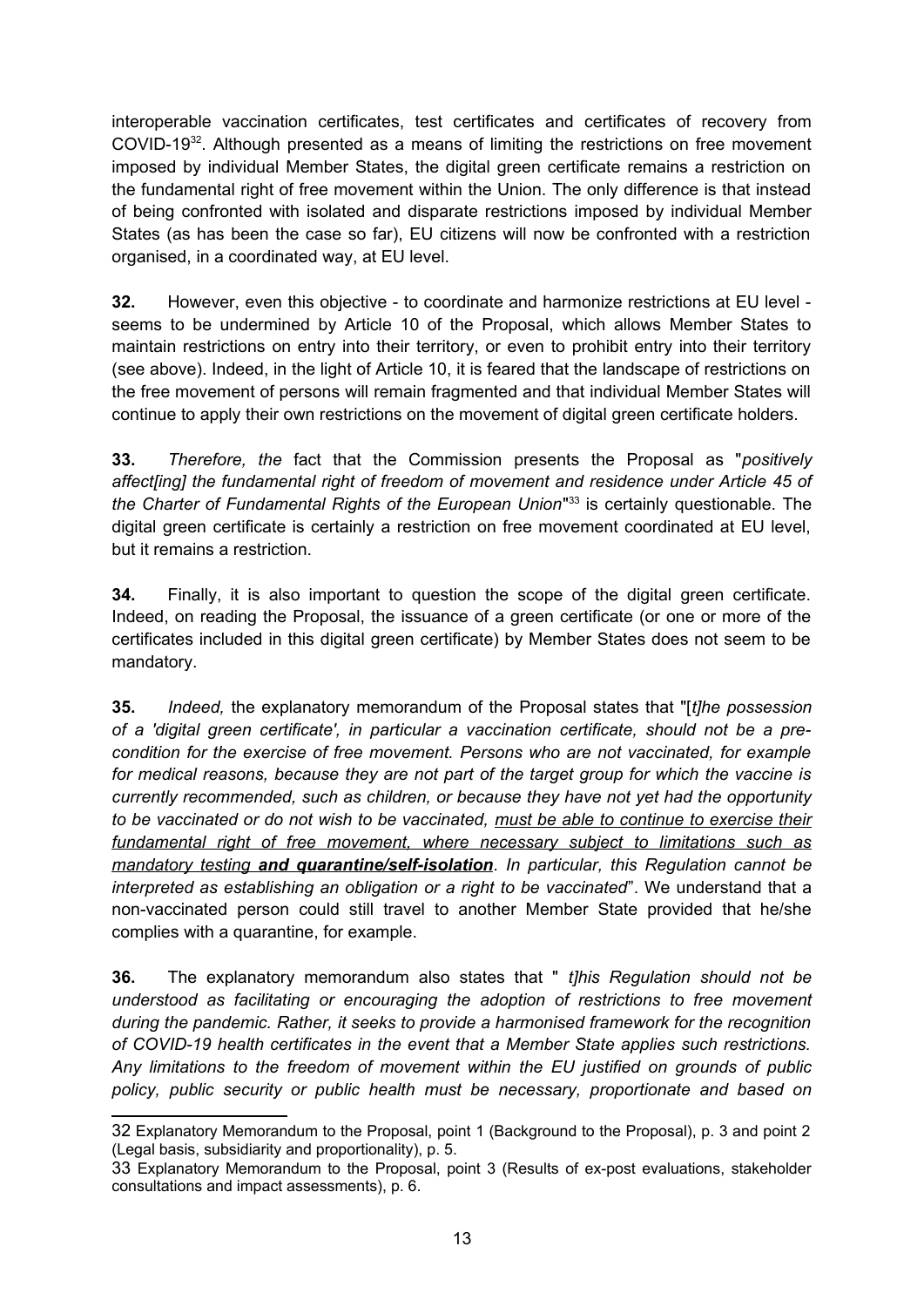*objective and non-discriminatory criteria. The decision as to whether to introduce restrictions to free movement remains the responsibility of the Member States, which must act in compliance with EU law. Equally, Member States retain the flexibility not to introduce restrictions to free movement* ". We conclude that, despite the establishment at European level of a harmonised framework for the digital green certificate, Member States may decide not to make use of this framework and, therefore, not to require a digital green certificate.

### *2. The rules and principles relating to free movement within the Union*

**37.** The right of free movement of EU citizens is enshrined in Article 45 of the Charter of Fundamental Rights of the European Union. The first paragraph of this article states that "*every citizen of the Union shall have the right to move and reside freely within the territory of the Member States"[34](#page-13-0). This is* a **fundamental** freedom, **one of the pillars of European integration**, which is also provided for in Article 21 of the Treaty on the Functioning of the European Union (TFEU). Article 21 TFEU adds, however, that this right is guaranteed "*subject to the limitations and conditions laid down in the Treaties and by the measures adopted to give them effect"*. Article 21(2) further states that "*[i]f action by the Union should prove necessary to attain this objective and the Treaties have not provided the necessary powers, the European Parliament and the Council, acting in accordance with the ordinary legislative procedure, may adopt provisions with a view to facilitating the exercise of the rights referred to in paragraph 1 [the rights of free movement and residence]*" [35](#page-13-1). Articles 45 and 49 of the TFEU provide for the free movement of workers and, respectively, the freedom of establishment of EU citizens. Articles 56 and 57 TFEU guarantee the free movement of services within the Union.

Directive 2004/38/EC on the right of citizens of the Union and their family members to move and reside freely within the territory of the Member States<sup>[36](#page-13-2)</sup> implements the freedom of movement of European citizens and regulates, in particular, the derogations that may be made. Article 27 of this Directive 2004/38 provides that "*Member States may restrict the freedom of movement and residence of Union citizens and their family members, irrespective of nationality, on grounds of public policy, public security or public health. These grounds shall not be invoked to serve economic ends".* Article 29 of the Directive, which deals exclusively with derogations on the grounds of public health, provides that "*[t]he only diseases justifying measures restricting freedom of movement shall be the*

<span id="page-13-0"></span><sup>34</sup> These rights have also been conferred on third-country nationals legally residing in the territory of a Member State by the Convention implementing the Schengen Agreement. In this case, a second Proposal for a Regulation introducing a digital green certificate for such nationals was tabled on 17 March 2021. See the proposal of 17 March 2021, COM. Proposal of 17 March 2021, COM(2021) 140 final.

<span id="page-13-1"></span><sup>35</sup> It is on the basis of this specific provision that the European Parliament and the Council have tabled their Proposal for a Regulation on the green digital certificate. See p. 4 and 5 of the Proposal for a Regulation, *Explanatory Memorandum.*

<span id="page-13-2"></span><sup>36</sup> Directive 2004/38/EC of the European Parliament and of the Council of 29 April 2004 on the right of citizens of the Union and their family members to move and reside freely within the territory of the Member States amending Regulation (EEC) No 1612/68 and repealing Directives 64/221/EEC, 68/360/EEC, 72/194/EEC, 73/148/EEC, 75/34/EEC, 75/35/EEC, 90/364/EEC, 90/365/EEC and 93/96/EEC, *O.J.,* 29.6.2004, L-229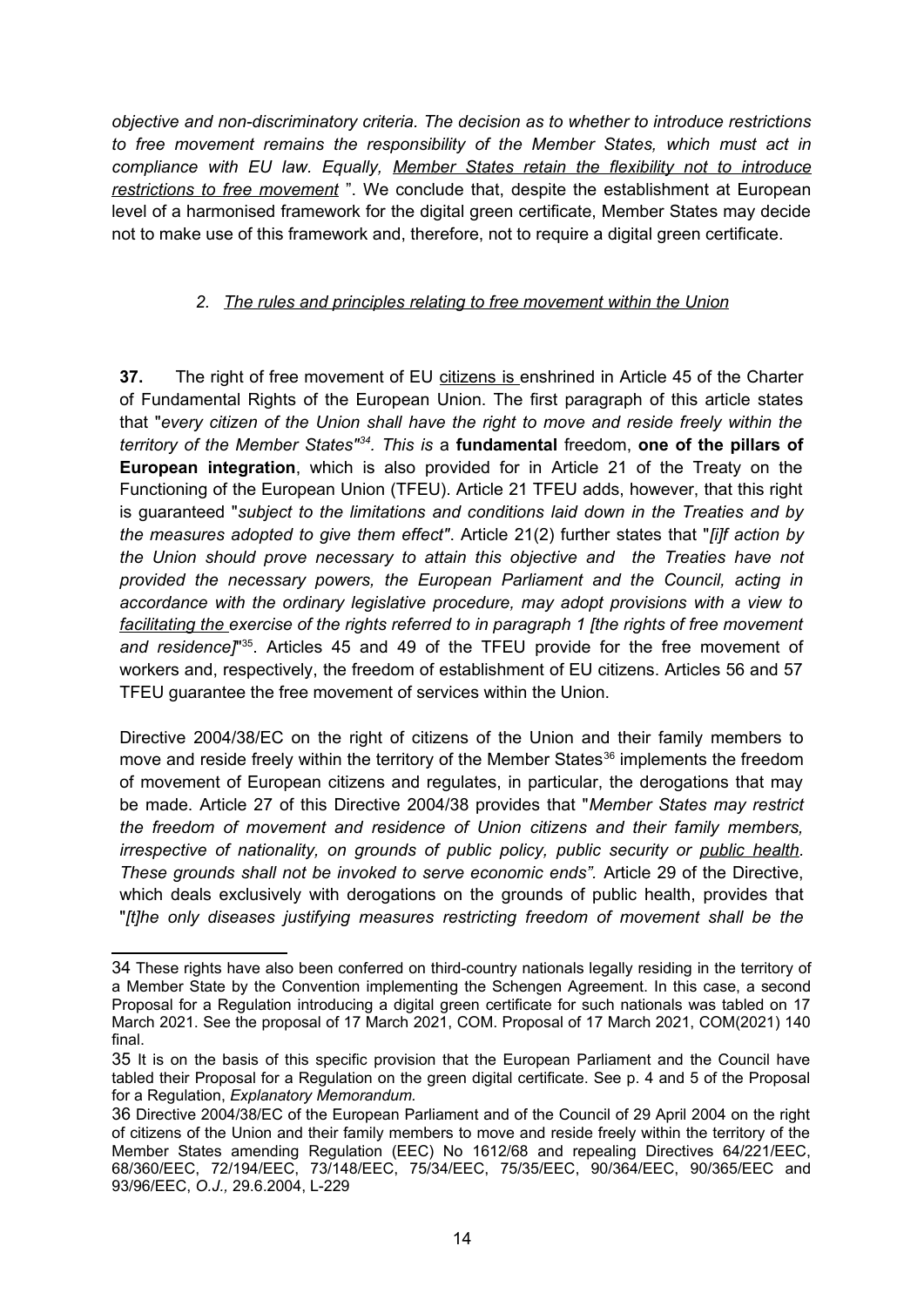*diseases with epidemic potential as defined by the relevant instruments of the World Health Organisation and other infectious diseases or contagious parasitic diseases, if they are the subject of protection provisions applying to nationals of the host Member State. […]Where there are serious indications that it is necessary, Member States may, within three months of the date of arrival, require persons entitled to the right of residence to undergo, free of charge, a medical examination to certify that they are not suffering from any of the conditions referred to in paragraph 1. Such medical examinations may not be required as a matter of routine".* 

**38.** Any restrictions on the free movement of persons within the Union must be applied in accordance with the general principles of Union law, in particular **the principles of proportionality** (enshrined in Article 52 of the Charter of Fundamental Rights) **and non-**discrimination (enshrined in Articles 20 and 21 of the Charter of Fundamental Rights)<sup>[37](#page-14-0)</sup>. The Proposal underlines this in its Recital 6.

**39.** The principle of non-discrimination is, moreover, considered a corollary of freedom of movement for workers in Article 45(2) TFEU: '*freedom of movement shall entail the abolition of any discrimination based on nationality between workers of the Member States as regards employment, remuneration and other conditions of work and employment'.* Measures restricting freedom of movement may be directly discriminatory (if they are linked to nationality), indirectly discriminatory (if they are not directly linked to nationality but have the effect of creating discrimination between nationals of different Member States) or non-discriminatory<sup>[38](#page-14-1)</sup>. This typology will determine the categories of grounds that can be validly invoked to justify interference<sup>[39](#page-14-2)</sup>.

**40.** A measure restricting freedom of movement is illegal as it violates Union law unless it is justified by a legitimate objective and the measure is proportionate to that objective[40](#page-14-3) . However, it is settled case law that exceptions to a general principle of Union law are to be interpreted strictly<sup>[41](#page-14-4)</sup>. The objective of protecting public health is undeniably legitimate since it is expressly enshrined in Articles 27 and 29 of Directive 2004/38. The examination of the proportionality of the restrictive measure is an examination that must be carried out *in concreto*, having regard to the specific circumstances of the case. The proportionality test concerns both the appropriateness and the necessity of the measure in relation to the objective pursued.

**41.** A measure restricting liberty is **appropriate** when it "*ensur[es] the attainment of the objective in question*" [42](#page-14-5). The Court of Justice also states that the measure can only be

<span id="page-14-0"></span><sup>37</sup> C. BARNARD, "Free movement of natural persons and citizenship of the Union", *European Union Law,* Oxford, 2nd edition, 2017, p. 406.

<span id="page-14-1"></span><sup>38</sup> N. N. SHUIBHNE, "Exceptions to the free movement rules", *European Union Law,* Oxford, 2nd edition, 2017, p. 482-483.

<span id="page-14-2"></span><sup>39</sup> N. N. SHUIBHNE, "Exceptions to the free movement rules", European Union Law, Oxford, 2nd edition, 2017, p. 485-487.

<span id="page-14-3"></span><sup>40</sup> N. N. SHUIBHNE, "Exceptions to the free movement rules", *European Union Law,* Oxford, 2nd edition, 2017, p. 477.

<span id="page-14-4"></span><sup>41</sup> L. DRIGUEZ, M. MORSA and S. RODRIGUES, 'Union Case Law Chronicle: Free movement of persons - Social policy and social security (2015-2017)', *Cahiers droit européen,* 2018/2, 21 December 2018, p. 533.

<span id="page-14-5"></span><sup>42</sup> CJEU, 11 March 2010, *Attanasio Group*, C-384/08, pt. 51.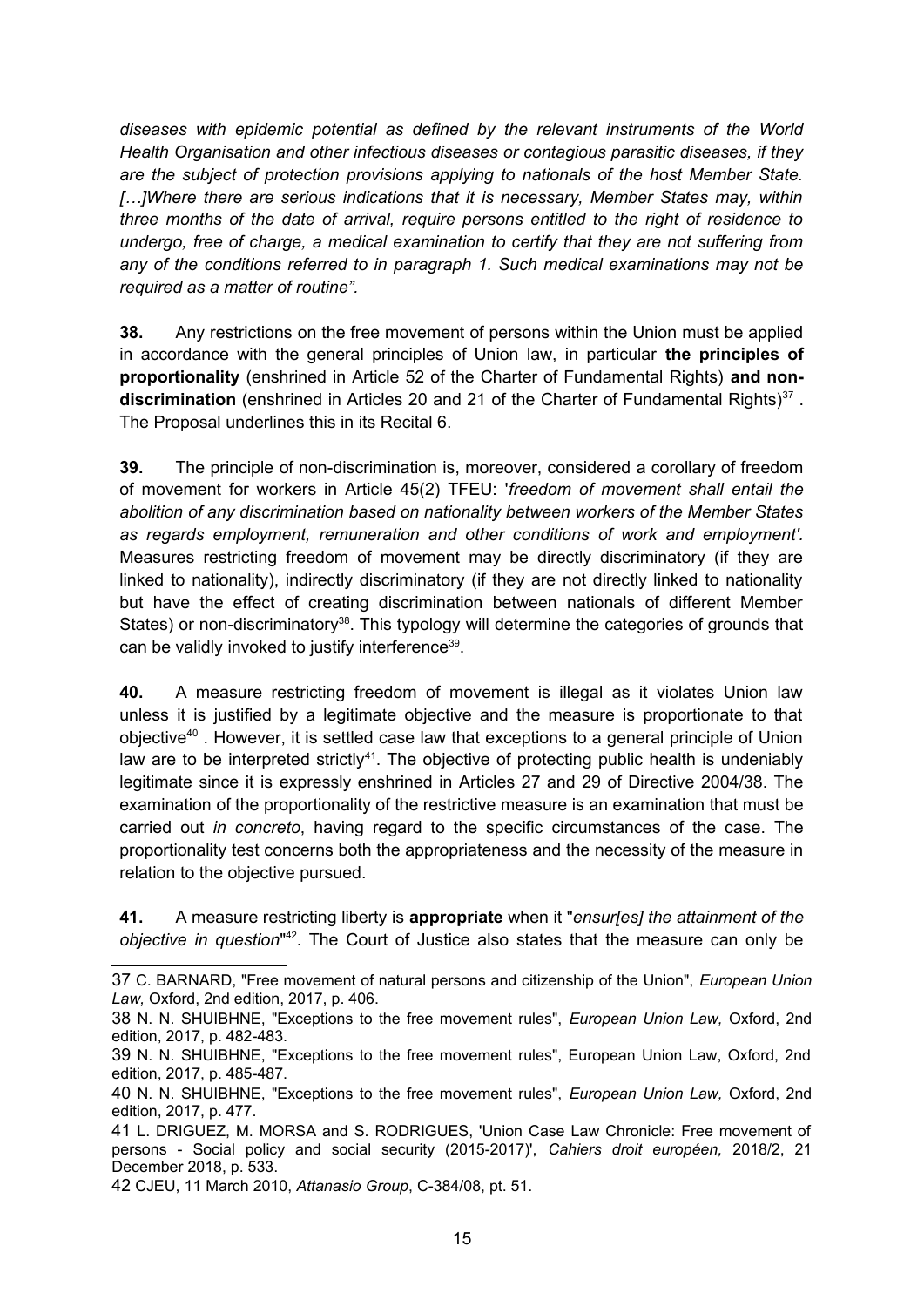considered appropriate "*if it genuinely reflects a concern to attain it in a consistent and systematic manner*" [43](#page-15-0) .

**42.** A measure restricting freedom is **necessary and proportionate** (in the strict sense of the term) when it does not go beyond what is necessary to achieve the objective pursued. "*A restriction on movement [...] which, in the absence of nuances, is applied too* broadly exceeds what is necessary and is therefore disproportionate<sup>"[44](#page-15-1)</sup>.

**43.** The proportionality of a measure may thus be examined in the light of the existence of less intrusive alternatives that would enable the objective pursued to be achieved. The Court of Justice thus ruled that "*to require [...] that a person applying to take part in a recruitment competition provide evidence of his linguistic knowledge exclusively by means of one particular type of certificate, issued only by one particular Belgian body tasked with conducting language examinations in Belgium for that purpose, appears, in view of the requirements of the freedom of movement for workers, disproportionate to the aim pursued"[45](#page-15-2)*. Indeed, the measure in question did not allow the applicant to provide proof, by any other means, of the required language knowledge.

# *3. Application of these rules and principles to the digital green certificate*

**44.** In this case, **the digital green certificate is a restriction on the freedom of movement of European citizens**. The Court of Justice has ruled that "*[r]ules which preclude or deter a national of a Member State from leaving his country of origin in order to exercise either his right to freedom of movement or his right to freedom of establishment therefore constitute an obstacle to that freedom even if they apply without regard to the nationality of the national concerned"[46](#page-15-3)*. It is clear that a measure such as the digital green certificate has the purpose and effect of dissuading a European citizen from exercising his or her right of free movement because, in order to do so, he or she must first demonstrate that he or she has a certificate attesting the fact that he or she has been vaccinated or tested negative or has recovered from the disease. However, the presentation of such a certificate implies additional and restrictive prior steps (vaccination, visit to the doctor, screening*, etc.*) and, in most cases, costs. This is reflected in the terms of Article 1 of the Proposal, which aims to facilitate the exercise of the right of free movement, but only for the holders of the certificates in question. Even for the latter, it is difficult to see how the digital green certificate could facilitate freedom of movement, since Article 10 of the Proposal allows Member States to maintain or impose additional restrictions (quarantine, PCR test, *etc.*) on entry into their territories, or even to prohibit entry into their territories of holders of one of the certificates referred to in Article 3 of the Proposal (see above, No. 30).

**45.** As demonstrated above, a restriction on the fundamental right of free movement within the Union may nevertheless be allowed provided that several conditions are met.

<span id="page-15-0"></span><sup>43</sup> CJEU, 11 March 2010, *Attanasio Group*, C-384/08, pt. 51.

<span id="page-15-1"></span><sup>44</sup> P. GILLIAUX, "Les entraves à la libre circulation des personnes", *C.D.E.,* 2008/3, p. 456.

<span id="page-15-2"></span><sup>45</sup> CJEU, 5 February 2015, *Commission v Belgium*, C-317/14.

<span id="page-15-3"></span><sup>46</sup> CJEU, 26 October 2006, *Commission v Portuguese Republic*, C-345/05, pt. 16. See also CJEU, 13 November 2003, *Schilling and Fleck-Schilling*, C-209/01, pt. 25 and CJEU, 15 September 2005, *Commission v Denmark*, C-464/02, pt. 35.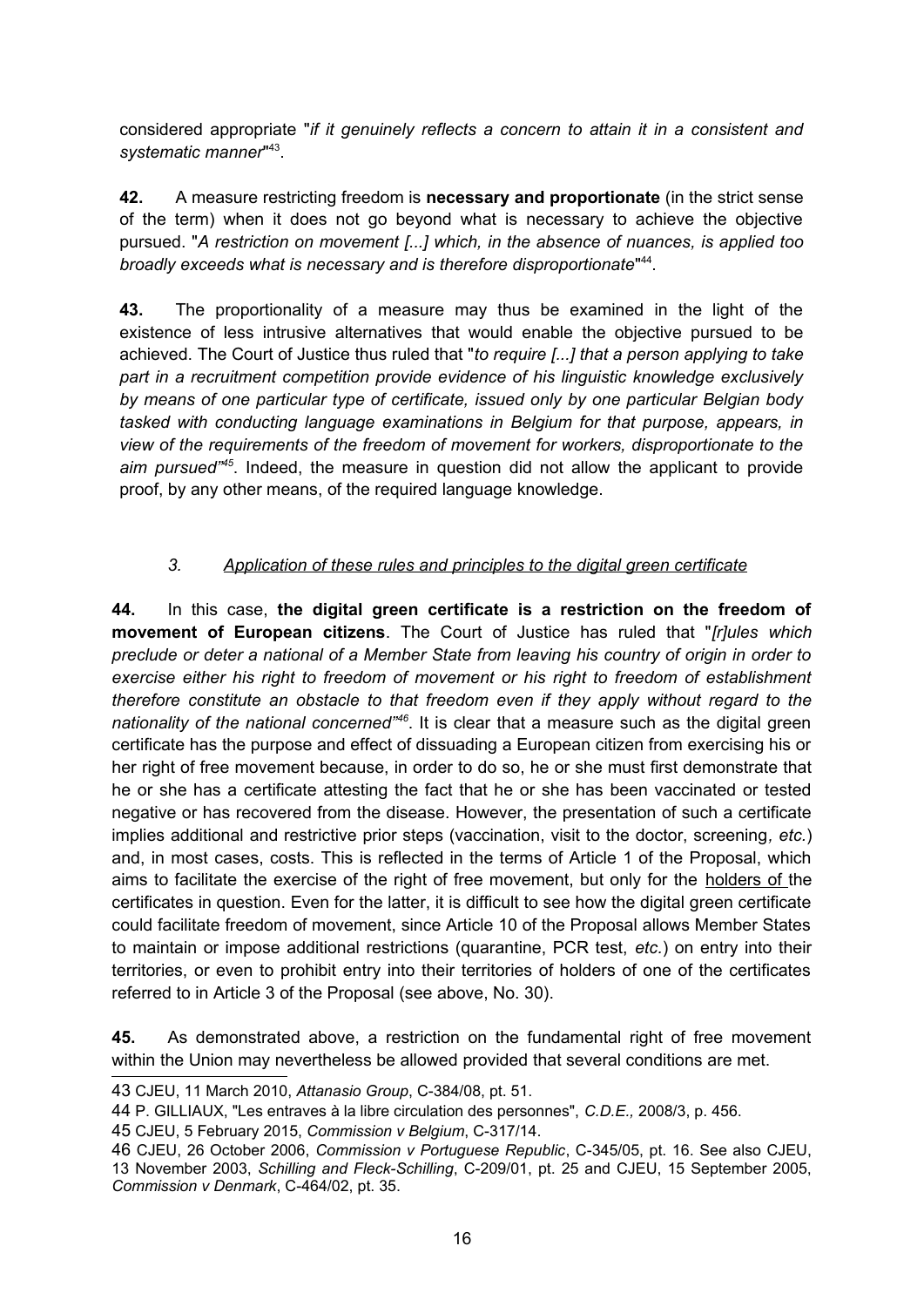**46.** First, the restriction must be justified by a legitimate public interest objective such as public health. The World Health Organisation has classified COVID-19 as an epidemic disease. The introduction of a digital green certificate would therefore meet a public health objective. This objective is, moreover, provided for in Article 29 of Directive 2004/38/EC.

**47.** Secondly, it is required that the interference with the right of free movement is proportionate and non-discriminatory. In the *Emir Gül* case, the Court of Justice ruled that "[t]*he right to restrict freedom of movement on grounds of public health is intended [...] to permit Member States to refuse access to their territory or residence there to persons whose access or residence would in itself constitute a danger for public health*" [47](#page-16-0). In its ruling on a preliminary question, the Court defines in detail the contours of the public health ground. However, the Court of Justice did not rule in this judgment (nor, to our knowledge, in any other judgment) on the proportionality of a measure restricting the freedom of movement of persons with regard to the objective of protecting public health.

**48.** In this respect, the European Commission recalled in its Communication of 16 March 2020 that Member States should only impose restrictions on the transport of goods and passengers for public health reasons if these restrictions are: *"a. transparent, i.e. enshrined in public statements/documents; b. duly motivated, i.e. they need to spell out the reasons and the link to Covid-19. Justifications must be science-based and supported by World Health Organization (WHO) and European Centre for Disease Prevention (ECDC) recommendations; c. proportionate, i.e. not going beyond what is strictly necessary; d. relevant and mode-specific, i.e. restrictions on any of the different transport modes must be adapted to that mode; and e. non-discriminatory" [48](#page-16-1) .* The Council of the European Union also stressed in its Recommendation 2020/1475: *"[w]hen adopting and applying restrictions to free movement, Member States should respect principles of EU law, in particular proportionality and non-discrimination. This Recommendation is intended to facilitate the application of these principles, in a coordinated manner, to the exceptional situation caused by the COVID-19 pandemic. Therefore, the mechanisms put in place by this Recommendation should be strictly limited in scope and time to restrictions adopted in response to this pandemic*" [49](#page-16-2) .

#### *a) Indirect discrimination caused by the digital green certificate*

**49.** The introduction of a digital green certificate as currently designed in the Proposal may lead to several types of discrimination.

**50.** For example, the Proposal discriminates between those who are vaccinated free of charge, on the one hand, and those who are not vaccinated and who have to pay for a test in order to travel<sup>[50](#page-16-3)</sup>, and those who have to pay for a doctor's visit to be certified as having

<span id="page-16-0"></span><sup>47</sup> CJEU, 7 May 1986, *Emir Gül*, 131.85, pt. 17.

<span id="page-16-1"></span><sup>48</sup> Commission Communication of 16 March 2020, COVID-19 Guidelines for border management measures to protect health and ensure the availability of goods and essential services, COM(2020), 1753 final, point 4.

<span id="page-16-2"></span><sup>49</sup> Council Recommendation (EU) 2020/1475 of 13 October 2020 on a coordinated approach to the restriction of free movement in response to the COVID-19 pandemic, *OJEU,* 14 October 2020, L 337.

<span id="page-16-3"></span><sup>50</sup> This discrimination is all the more important depending, for example, on the number of family members involved.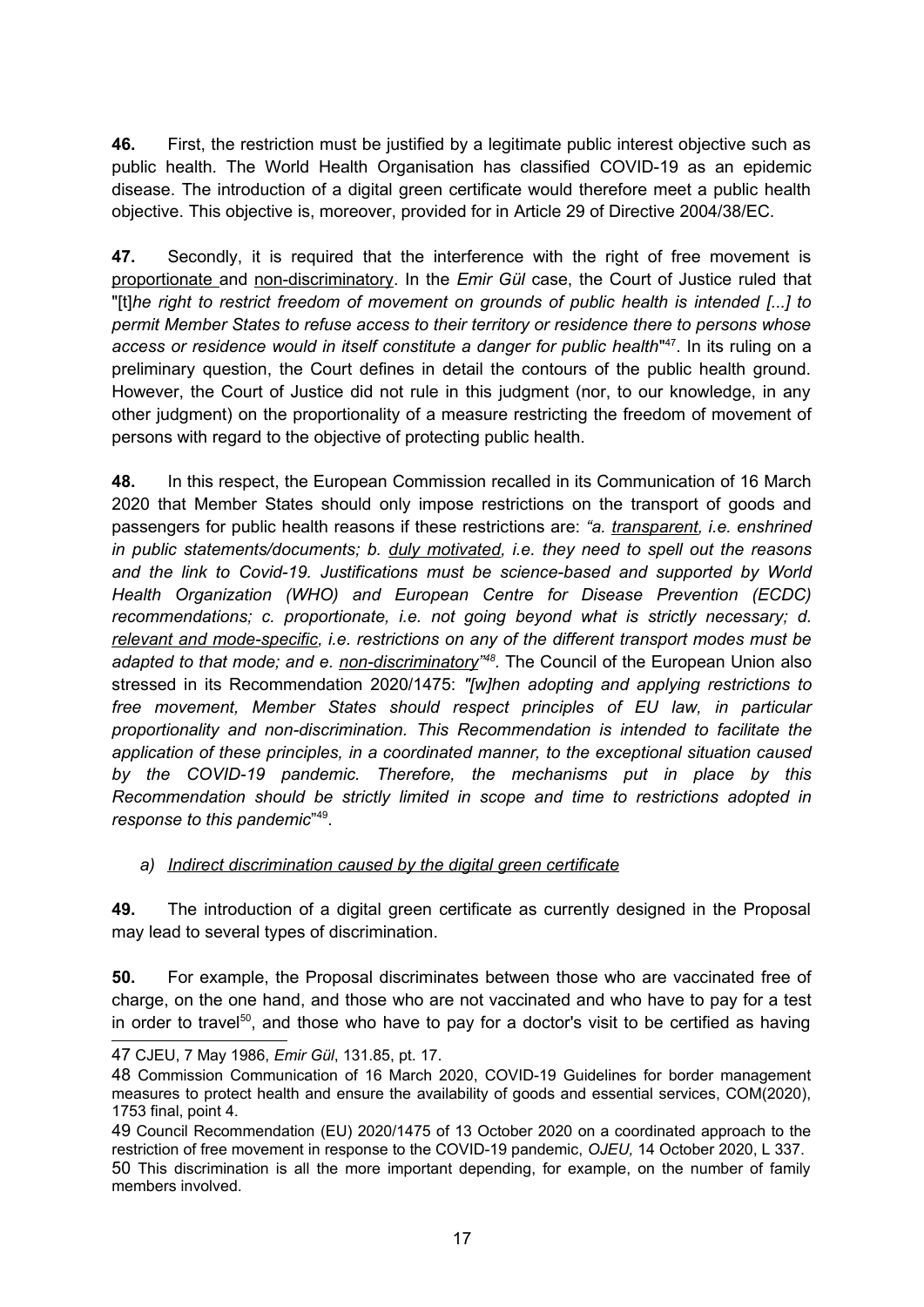recovered from SARS-CoV-2 infection, on the other hand. This difference in treatment is not justified and cannot be legitimately justified.

**51.** Another discrimination concerns test certificates, as discrimination is created between people who test positive and are not/no longer contagious and people who test negative and will be able to cross the internal borders of the EU. People in similar situations are then treated differently, which is not justified.

**52.** Also in relation to test certificates, discrimination may occur in relation to the type of test used/approved. Indeed, the Proposal discriminates between citizens of different Member States since, depending on the types of tests approved and made available in each Member State, some citizens will be obliged to be tested *via* a PCR test while other citizens will have the possibility to undergo an antigen test, which is less expensive and, in principle, faster than the PCR test. This difference in treatment is not justified and cannot be legitimately justified.

**53.** Finally, the Council of the European Union proposes to amend the text of the Proposal to allow for the recognition by Member States of vaccines other than those that have been granted a marketing authorisation at European level under Regulation 726/2004. Indeed, the Council indicates in a recital 25 a) that Member States are encouraged to accept vaccination certificates received following the administration of a vaccine added to the WHO list of emergency tools. In a recital 25 b), the Council adds that Member States also have the possibility to accept vaccination certificates obtained following the administration of a vaccine that has been granted a national marketing authorisation in accordance with Directive 2001/83/EC, following the administration of a vaccine that has been granted a temporary national marketing authorisation on the basis of Article 5(2) of Directive 2001/83/EC, or following the administration of a vaccine included in the WHO list of emergency tools. Article 10 as amended by the Council therefore provides that Member States shall inform the other Member States and the Commission of the issuance and acceptance of certificates and the conditions for their acceptance as well as the categories of vaccines accepted.

**54.** In our opinion, this amendment is likely to create further discrimination between EU citizens. Indeed, some EU citizens will be more likely to be granted a vaccination certificate due to the extension of the list of vaccines accepted in their Member State, while other citizens will be limited to vaccines that have been granted a marketing authorisation in the EU.

**55. The Proposal therefore violates the fundamental principles of equality and nondiscrimination, enshrined in Articles 20 and 21 of the Charter of Fundamental Rights of the European Union.** 

#### *b) Disproportionate nature of the digital green certificate*

**56.** Firstly, the issuance of the digital green certificate is not a proportionate measure in view of the objective pursued by the European Union. As explained above, at this stage it cannot be said with reasonable certainty that the use of the vaccination certificate in the context of the issuance of a digital green certificate will achieve the objective of this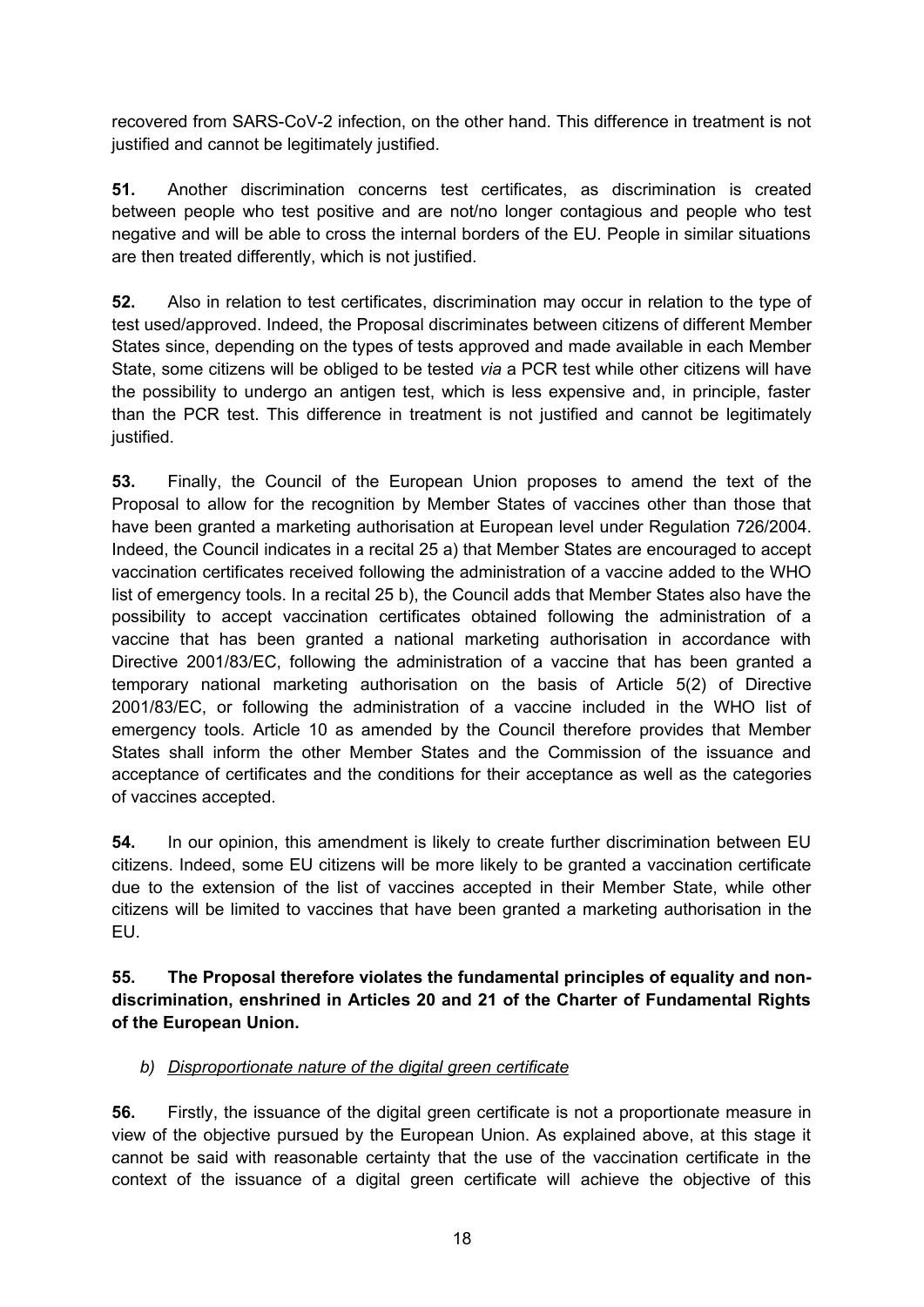restriction on free movement, namely to prevent the transmission of the virus. The same applies to the certificate of recovery or the negative test certificate (for the reasons explained *above* n° 9 - 30).

**57.** Secondly, the issuance of a digital green certificate is not a proportionate measure as it will be systematically imposed on all citizens of a Member State wishing to enter another EU Member State. This measure is clearly contrary to the spirit of Article 29 of Directive 2004/38, which provides for a ban on the systematic nature of medical examinations imposed by a Member State on holders of a right of residence. In principle, this prohibition applies to medical examinations carried out in and by the host Member State, but the same conclusion should apply with regard to medical examinations carried out in the Member State of origin but imposed by the host Member State. It should also be stressed that while Article 29 allows, in exceptional cases, for the host Member State to subject nationals of another Member State to medical examinations to enable them to enter and reside on its territory, these examinations must be free of charge. However, as pointed out above, many of the measures envisaged (tests, visits to the doctor, vaccination in some Member States, *etc.)* involve costs for the person wishing to exercise his or her fundamental right of free movement within the Union. Moreover, the systematic nature goes beyond what is necessary insofar as no distinction is made between countries according to the health situation. The digital green certificate could therefore also be required for travel between two Member States where the health situation is fully under control or where the health situation is under control in the traveller's Member State of origin.

**58.** The issue of a digital green certificate is, moreover, disproportionate as it is not the least intrusive way to achieve the objective of free movement. While the European Union's objective of facilitating the reopening of the Union's internal borders is laudable, it could be guaranteed in other ways, in particular by ensuring that Member States comply with the provisions of the Schengen Borders Code<sup>[51](#page-18-0)</sup> (in particular Article 28 thereof)<sup>[52](#page-18-1)</sup>.

**<sup>59.</sup>** Thirdly, the issuance of a digital green certificate is not a proportionate measure as it is not sufficiently limited in time. Article 15 of the Proposal states that the application of Articles 3, 4, 5, 6 and 10 of the Regulation will be suspended by a Commission delegated act "*once the Director-General of the World Health Organisation has declared, in accordance with the International Health Regulations, that the public health emergency of international concern caused by SARS-CoV-2 has ended*". There is therefore no end date, only a date of suspension of the application of the restrictive measures. The Council of the European Union has also proposed to limit the period of application of the Regulation to 12 months from its entry into forc*e* [53](#page-18-2) .

<span id="page-18-0"></span><sup>51</sup> Regulation (EU) 2016/399 of the European Parliament and of the Council of 9 March 2016 on a Union Code on the rules governing the movement of persons across borders (Schengen Borders Code), *O.J.E.,* 23 March 2016, L 77.

<span id="page-18-1"></span><sup>52</sup> This article provides that where a serious threat to public policy or internal security in a Member State requires immediate action, the Member State concerned may, exceptionally, immediately reintroduce border control at its internal borders for a limited period not exceeding ten days, which may exceptionally be extended for renewable periods not exceeding twenty days.

<span id="page-18-2"></span><sup>53</sup> Council of the European Union, Proposal for a Regulation, 14 April 2021, 2021/0068(COD), Article 15, §2 : "*The Regulation shall apply for 12 months from the date of its entry into force. At the latest 3 months before the end of the application of this Regulation, the Commission shall present a report to the European Parliament and the Council on the application of this Regulation. The report shall contain, in particular, an assessment of the impact of this Regulation on the facilitation of free*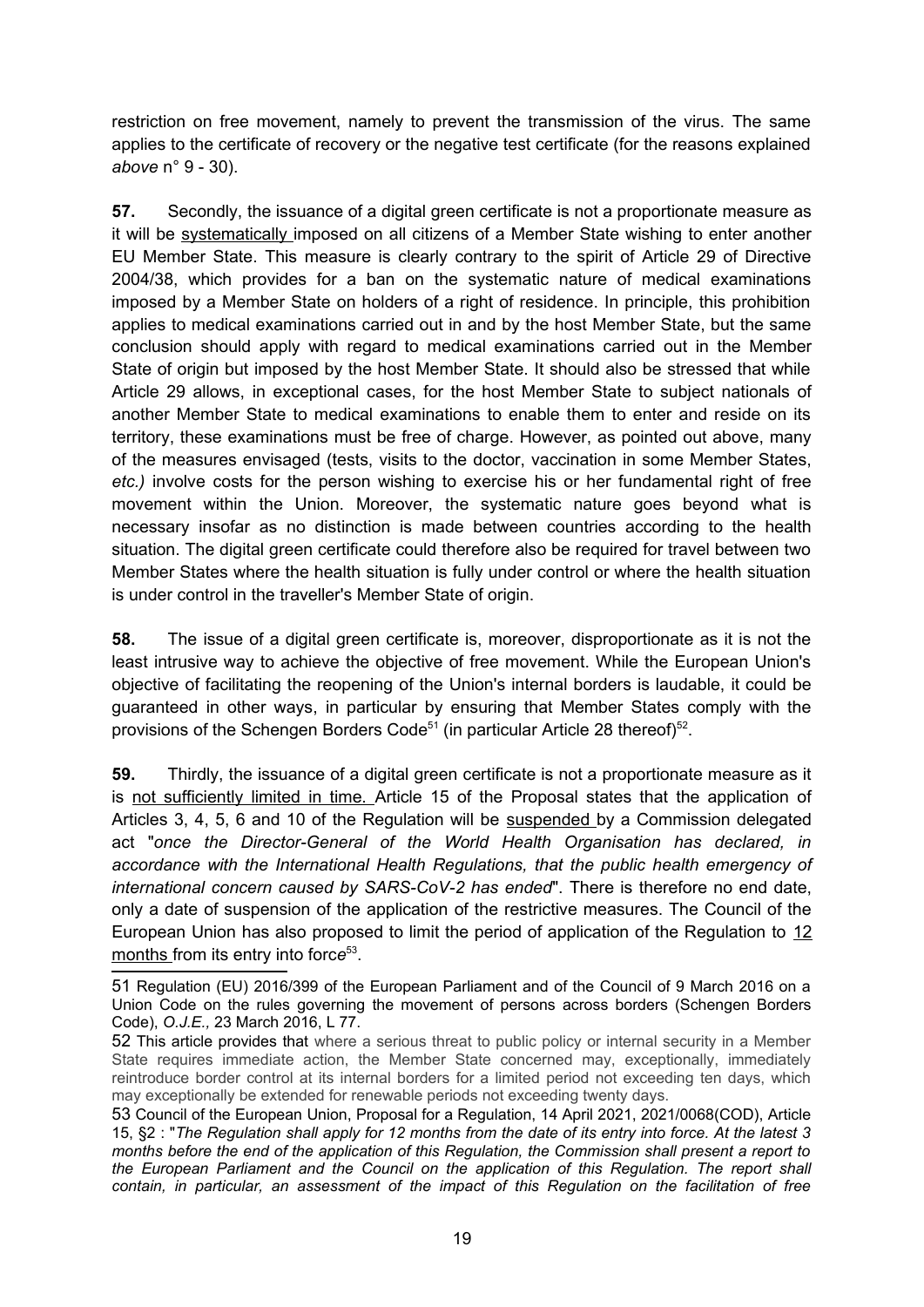**60.** Furthermore, the measure is not proportionate as its material scope is too broadly defined. Article 15 provides that "[*t]he Commission shall adopt a delegated act in accordance with Article 11 specifying the date from which the application of Articles 3, 4, 5, 6, 7 and 10 is to be suspended once the Director-General of the World Health Organization has declared, […], that the public health emergency of international concern caused by SARS-CoV-2 has ended".* The potential extension of the application of this Proposal to other diseases similar to SARS-CoV-2 is disproportionate as it goes far beyond the objective pursued by the Proposal, i.e. to facilitate the exercise of the right of free movement of digital green certificates holders during the COVID-19 pandemic (Article 1 of the Proposal). The Council of the European Union has, moreover, in its proposal, deleted these terms in order to restrict the scope of the Regulation to the COVID-19 pandemic.

### **61. The Proposal therefore constitutes a disproportionate interference with the freedom of movement of European citizens, a fundamental right enshrined in Article 45 of the Charter of Fundamental Rights of the European Union and Article 21 TFEU.**

# **V.2 Protection of personal data**

**62.** The Proposal also raises a number of important issues regarding the protection of personal data. As a reminder, the right to the protection of personal data is directly enshrined in Article 16 TFEU and Article 8 of the Charter of Fundamental Rights of the European Union. This right has been implemented in particular by the General Data Protection Regulation ("GDPR").<sup>[54](#page-19-0)</sup> To the extent that the Proposal violates the GDPR, it also violates the fundamental right to the protection of personal data.

**63.** The Proposal provides that the certificates shall contain the following personal data: (1) identification of the holder (for each of the three certificates referred to), (2) information about the vaccine medicinal product administered (in the case of a vaccination certificate), (3) information about the test carried out (in the case of a test certificate), (4) information about past SARS-CoV-2 infection (in the case of a certificate of recovery), and (5) certificate metadata, such as the certificate issuer, or a unique certificate identifier (in the case of all three certificates). It is therefore indisputable that the Proposal involves the processing of socalled sensitive data (medical data). The processing of such data is in principle prohibited by the GDPR, with some exceptions, which must be interpreted strictly.

**64.** The Commission invokes Article 9(2)(g) (processing of data concerning health necessary on grounds of substantial public interest) and Article 6(1)(c) (processing

*movement, including the acceptance of the different types of vaccines, as well as on the protection of personal data during the COVID-19 pandemic. This report may be accompanied with legislative proposals, in particular to extend the date of application of this Regulation, taking into account the evolution of the epidemiological situation on the pandemic*".

<span id="page-19-0"></span><sup>54</sup> Regulation (EU) 2016/679 of the European Parliament and of the Council of 27 April 2016 on the protection of individuals with regard to the processing of personal data and on the free movement of such data, and repealing Directive 95/46/EC (General Data Protection Regulation), *O.J.E.* 4 May 2016, L-119/1.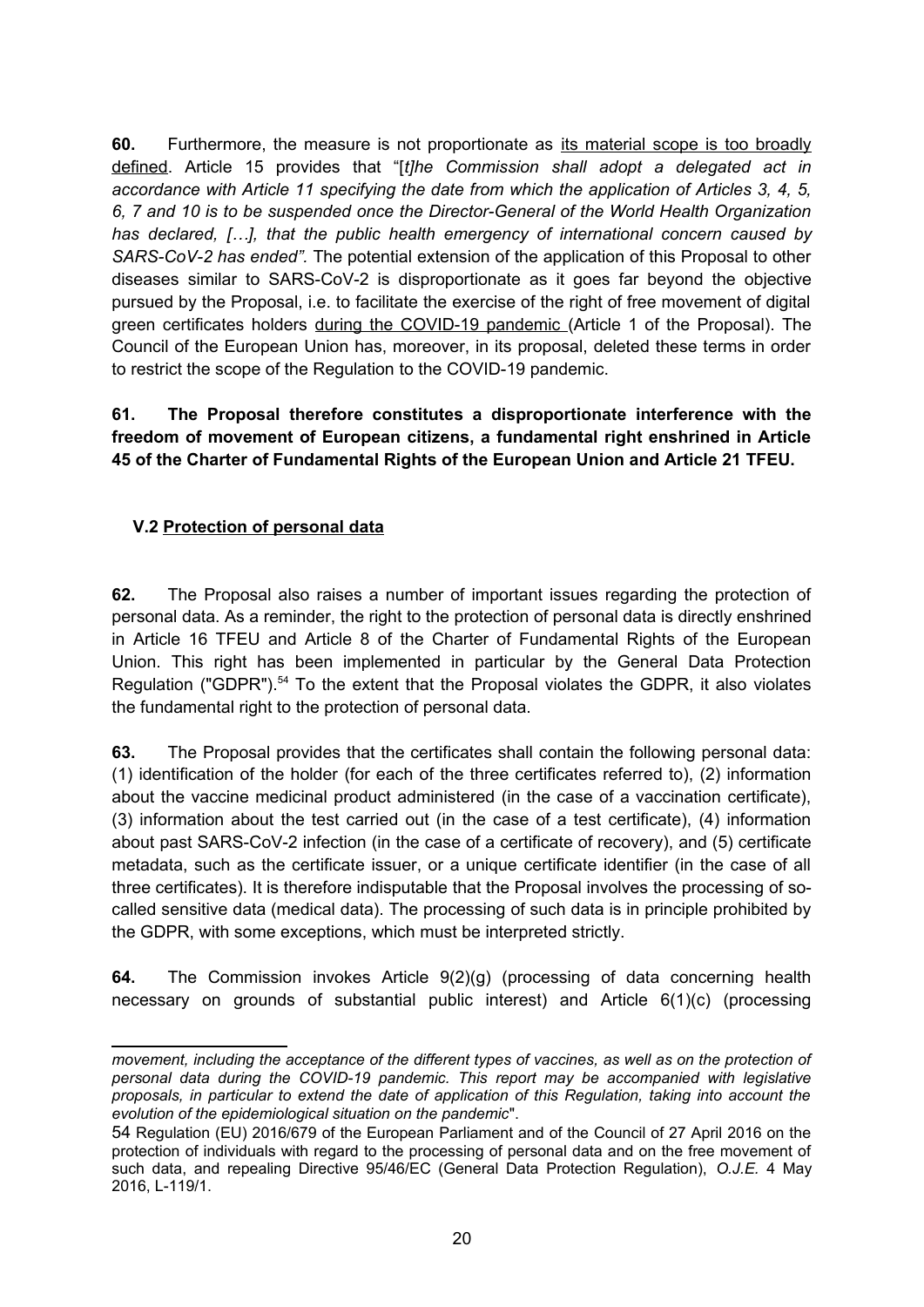necessary for compliance with a legal obligation to which the controller is subject) of the GDPR as the legal basis for the processing of the data. <sup>[55](#page-20-0)</sup>

**65.** Article 9(2)(g) of the GDPR allows, exceptionally, the processing of data concerning health where *" processing is necessary for reasons of substantial public interest, on the basis of Union or Member State law which shall be proportionate to the aim pursued, respect the essence of the right to data protection and provide for suitable and specific measures to safeguard the fundamental rights and the interests of the data subject".* 

**66.** It follows from this text that the processing operation must, first of all, be necessary to achieve the purpose of the processing. In the present case, there is nothing to say with reasonable certainty that the processing operation will achieve the objectives (free movement of persons and public health) of the Proposal. Indeed, it appears that there are still many scientific uncertainties as to the effectiveness of vaccination certificates, test certificates or certificates of recovery and that it is in any case not proven, in the current state of science, that such certificates would make it possible to prevent the circulation and transmission of the virus. This point, which has been developed above (see above No. 9 - 30), has been expressly recalled in a joint opinion of the *European Data Protection Board* and the *European Data Protection Supervisor* issued on 31 March 2021 on the Proposal (hereinafter "Joint Opinion") $56$ . On the other hand, the ineffectiveness of the abovementioned certificates is also reflected in Article 10 of the Proposal, which allows Member States to maintain or impose other restrictions (quarantine, PCR test, *etc.*) on the entry into their territories, or even to prohibit the entry into their territories, of holders of one of the above-mentioned certificates (see above No. 30).

**67.** Furthermore, as the Joint Opinion points out (§ 29), the purpose of the processing is not sufficiently precise and delimited since Article 15 also allows the Commission, acting by delegation, to declare, in the future, certain provisions of the Proposal applicable to other *"similar infectious diseases"*, which also raises a problem in terms of proportionality.

**68.** It follows from the above that the certificates and the processing of medical data they imply do not make it possible to achieve the health objective (free movement of persons by preventing contamination in the host State), which explains why the host State retains the possibility to maintain or introduce other restrictions for certificate holders. The introduction of the certificates and the processing of medical data that they imply do not therefore contribute to the effective realisation of the right of free movement of persons (see above n° 44 - 60). Article 10, which allows the host state to impose further restrictions on the holder of a certificate (and thus exempts the host state from unconditionally accepting the certificate), is a source of further discrimination.<sup>[57](#page-20-2)</sup>

<span id="page-20-0"></span>55 Recital 37.

<span id="page-20-1"></span>56 "*EDPB-EDPS Joint Opinion 04/2021 on the Proposal for a Regulation of the European Parliament and of the Council on a framework for the issuance, verification and acceptance of interoperable certificates on vaccination, testing and recovery to facilitate free movement during the COVID-19 pandemic (Digital Green Certificate)*", version 1.1, 31 mars 2021, < https://edps.europa.eu/system/files/2021-04/21-03-

<sup>31</sup>\_edpb\_edps\_joint\_opinion\_digital\_green\_certificate\_en\_0.pdf >.

<span id="page-20-2"></span><sup>57</sup> See also § 19 of the Joint Opinion.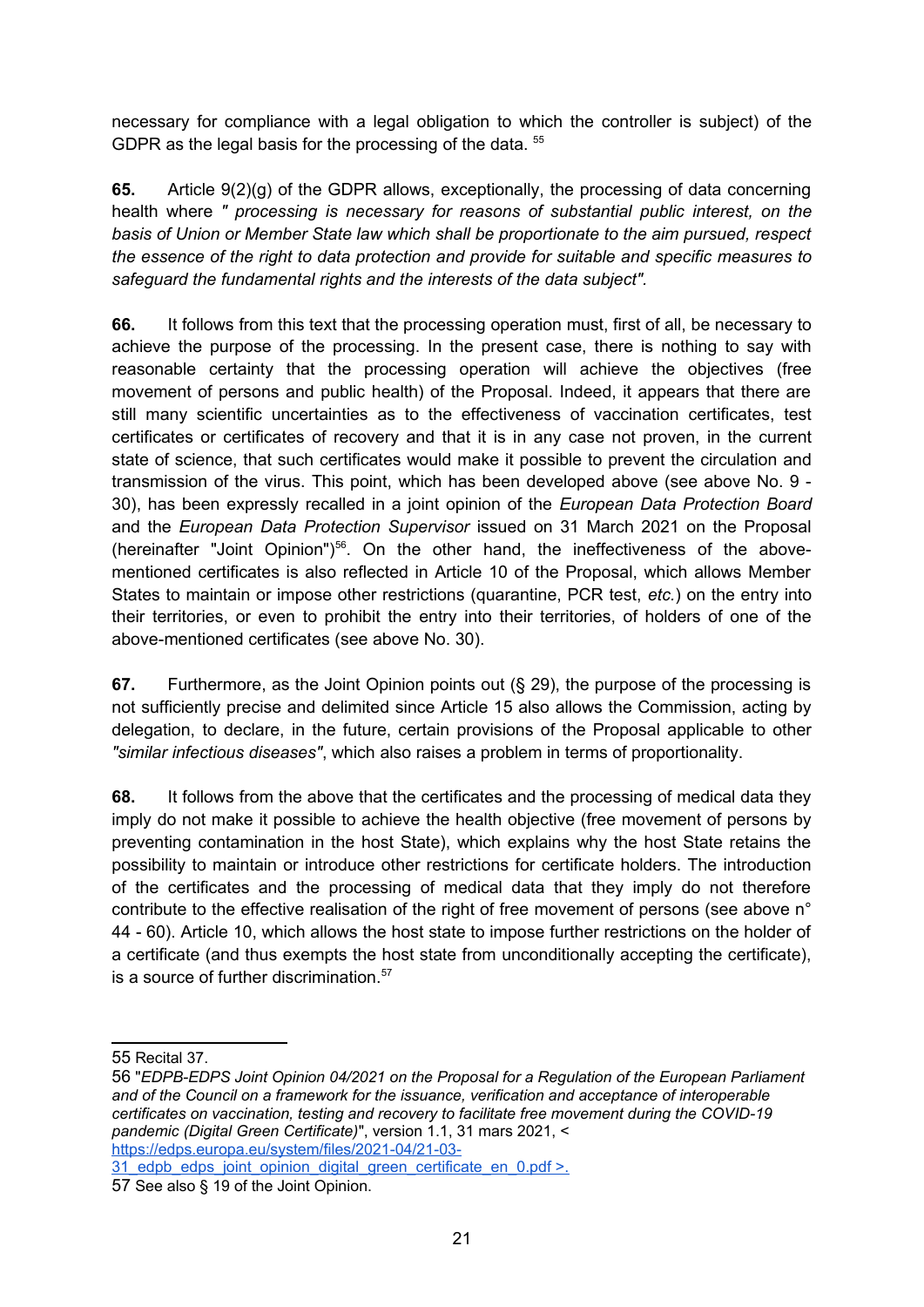**69.** Obtaining a certificate will become one of the conditions (without prejudice to other conditions imposed by the host Member State) for free movement within the European Union. As such, this measure will apply indiscriminately and massively to all citizens, regardless of the Member State of origin or region of origin, and therefore regardless of the health situation in that State/region. Imposing a certificate involving the processing of medical data indiscriminately on travellers from countries where the health situation is under control and on travellers from countries where the number of cases is very high violates not only the principle of non-discrimination, but also the principle of proportionality (see above No. 57). Only more targeted measures, taking into account the situation of the travellers and the respective health situation in the host Member State and in the Member State of origin, would allow the necessary proportionate approach to the processing of personal data and avoid the systematic and massive collection of medical data of European travellers.

**70.** As also pointed out in the Joint Opinion, proportionality is not respected either due to the possible future extension of the certificates to other similar diseases (Art. 15) and the lack of limitation of the duration of the processing (see *above*). Moreover, the Proposal does not provide for a maximum period of data retention or specific safeguards in this respect (see points 53 and 54 of the Joint Opinion).

**71.** The Proposal also violates Article 9 of the GDPR in that it does not provide for appropriate and specific measures to safeguard fundamental rights. For example, the Proposal does not contain any indication, nor any list in the Annex, of the national authorities to whom the medical data of travellers may be transmitted and who will have access to these data. This complaint was considered essential in the Joint Opinion (§ 49). Furthermore, the Proposal does not provide for any guarantee as to the risk of the use of medical data from the certificates by Member States in the context of national restrictions that the host Member State could still impose under Article 10 on the certificate holders. For example, there is a concern that such data could be used in the context of a quarantine imposed by the host State or that police services of the host State could have access to such data during a simple roadside check of the traveller. Such use could lead to discriminatory treatment by the host State.

**72. The Proposal does not respect the strict framework set by Article 9 of the GDPR for the processing of medical data by not identifying, through a detailed list, the national authorities that will have access to medical data, nor establishing the purposes for which these authorities can access these data and by not putting in place safeguards to prevent further use of these data or use within the restrictions imposed by the host State under Article 10 of the Proposal.**

**\_\_\_\_\_\_\_\_\_\_\_\_** 

**Authors :**

**Erik VAN DEN HAUTE (ULB, Law) Raluca GHERGHINARU (lawyer) Alice ASSELBERGHS (lawyer)**